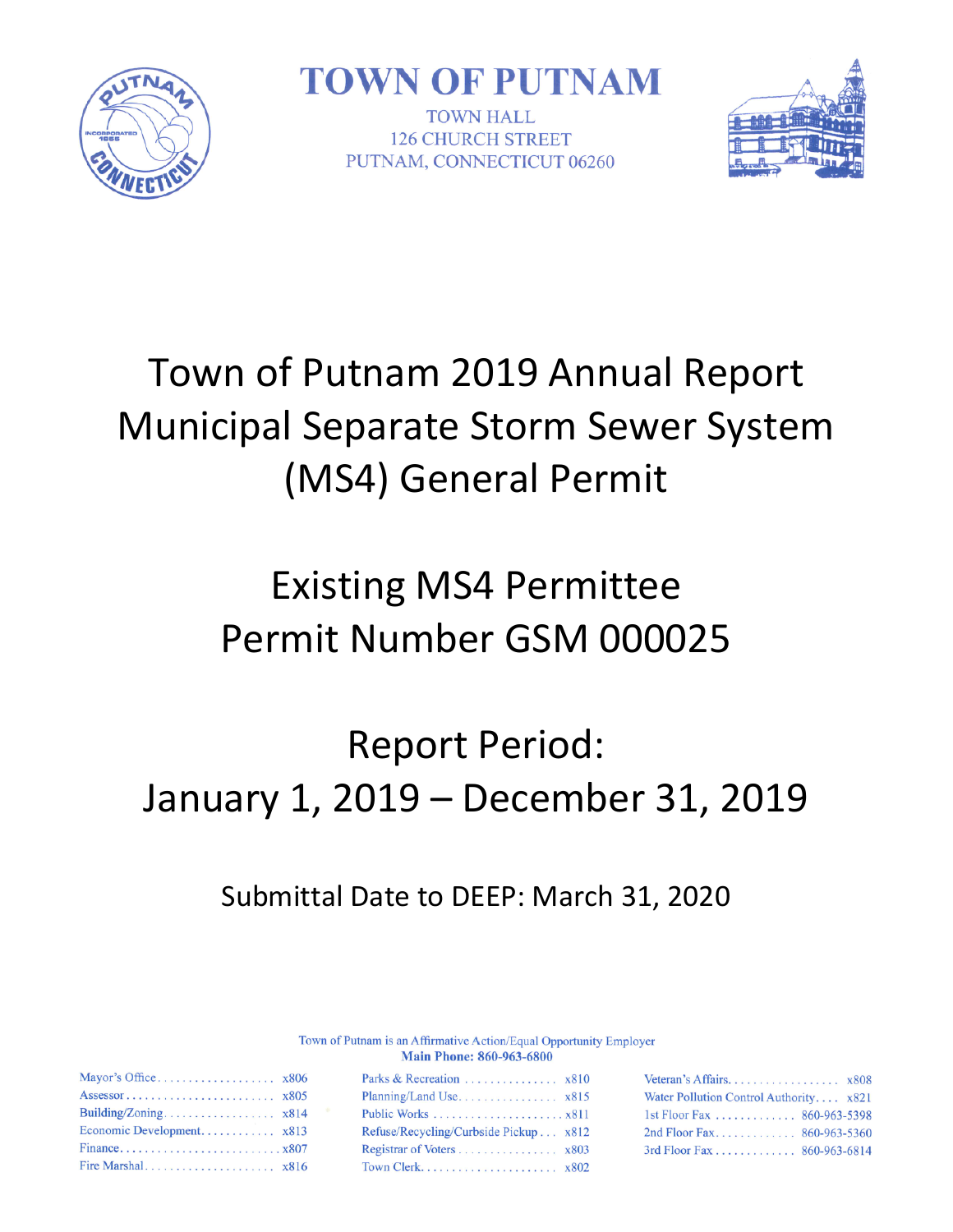## MS4 General Permit Town of Putnam 2019 Annual Report Existing MS4 Permittee Permit Number GSM 000025 January 1, 2019 – December 31, 2019

This report documents Putnam's efforts to comply with the conditions of the MS4 General Permit to the maximum extent practicable (MEP) from January 1, 2019 to December 31, 2019.

#### **Part I: Summary of Minimum Control Measure Activities**

### **1. Public Education and Outreach** (Section 6 (a)(1) / page 19)

#### **1.1 BMP Summary**

| <b>BMP</b>                                                         | <b>Status</b> | Activities in current reporting<br>period                       | <b>Measurable</b><br>goal                                                | Department /<br>Person<br>Responsible | Due            | Date completed or<br>projected completion<br>date | <b>Additional details</b> |
|--------------------------------------------------------------------|---------------|-----------------------------------------------------------------|--------------------------------------------------------------------------|---------------------------------------|----------------|---------------------------------------------------|---------------------------|
| 1-1 Implement public<br>education and<br>outreach                  | Ongoing       | Printed materials made<br>available at Town Hall and<br>Library | Maintain 20<br>copies<br>available                                       | Town<br>Administrator                 | Jul 1,<br>2019 | July 1, 2019 / ongoing to<br>maintain             |                           |
| 1-2 Address<br>education/outreach<br>for pollutants of<br>concern* | Ongoing       | Include specifics about<br>phosphorus                           | Incorporate 3<br>pollution<br>reduction<br>practices in<br>documentation | Town<br>Administrator                 | Jul 1,<br>2019 | July 1, 2019 / ongoing to<br>maintain             |                           |
|                                                                    |               |                                                                 |                                                                          |                                       |                |                                                   |                           |

**1.2 Describe any Public Education and Outreach activities planned for the next year, if applicable.**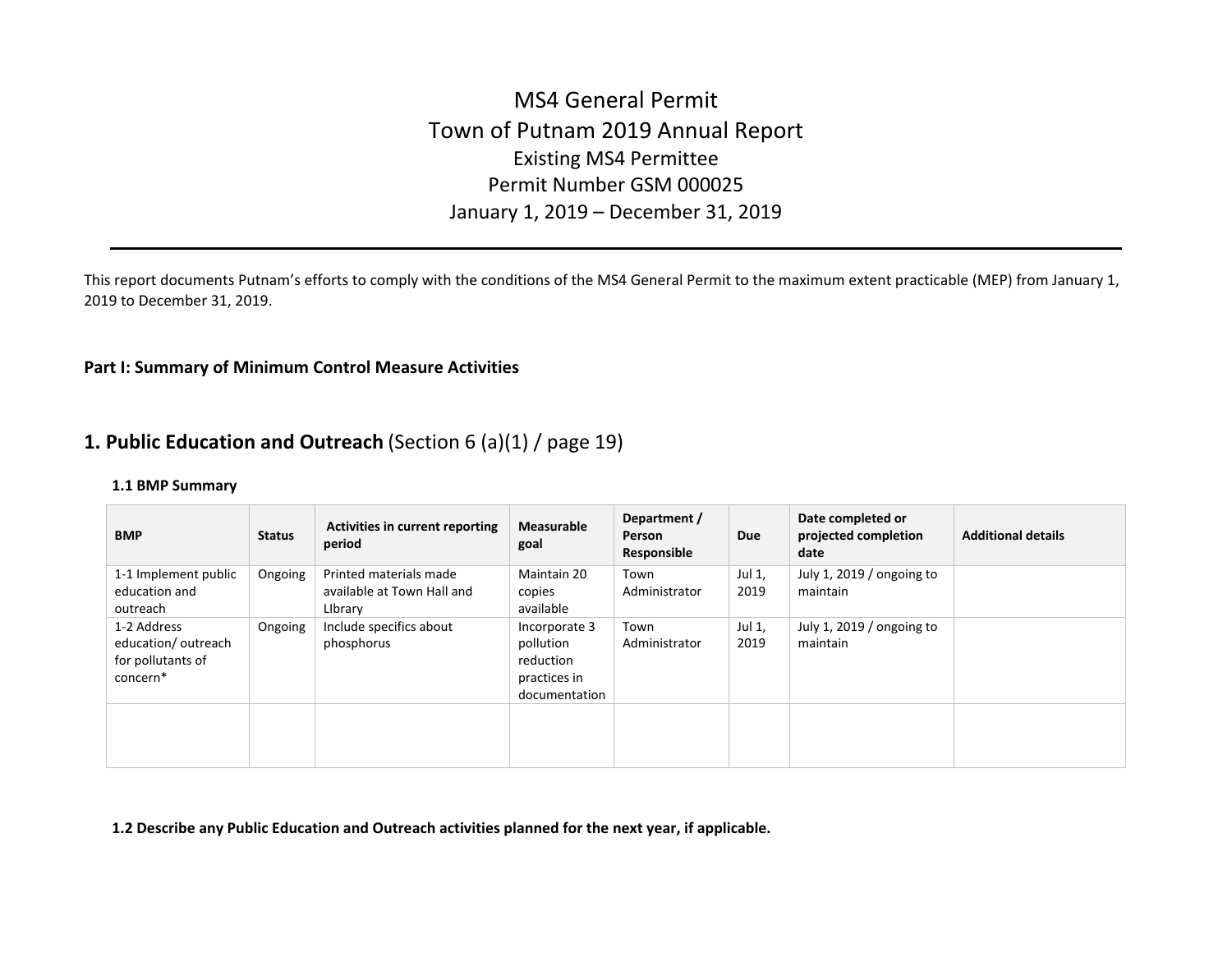- - consider adding water quality as school program or topic; which could be an additional BMP in future years

#### 1.3 Details of activities implemented to educate the community on stormwater

| <b>Program Element/Activity</b>                                                                                                              | <b>Audience (and number</b><br>of people reached)                                                                            | Topic(s) covered                                                    | <b>Pollutant of Concern</b><br>addressed (if applicable) | Responsible dept. or partner org. |
|----------------------------------------------------------------------------------------------------------------------------------------------|------------------------------------------------------------------------------------------------------------------------------|---------------------------------------------------------------------|----------------------------------------------------------|-----------------------------------|
| Educational stormwater printout installed at<br>Town Hall informational board                                                                | Visitors to Town Hall,<br>including community<br>members (200+ people<br>reached)                                            | Impact of pollutants<br>to stormwater                               | Phosphorus                                               | <b>Town Administrator</b>         |
| Incorporate into Town construction projects<br>stormwater treatment. Rain garden constructed<br>as part of new Wicker Street athletic fields | Home and visiting<br>teams, with coaches<br>and parents (est $200+$<br>people once field turf is<br>established/active)      | Treatment of<br>stormwater collected<br>from impervious<br>surfaces | Sediment, other pollutants                               | <b>Town Engineer</b>              |
| Incorporate stormwater educational sign to be<br>installed at the under-design Municipal Complex                                             | <b>Visitors to Municipal</b><br>Complex including town<br>hall visits, library,<br>community rooms<br>(1000+ people reached) | Treatment of<br>stormwater collected<br>from impervious<br>surfaces | Sediment, other pollutants                               | Town Engineer                     |
|                                                                                                                                              |                                                                                                                              |                                                                     |                                                          |                                   |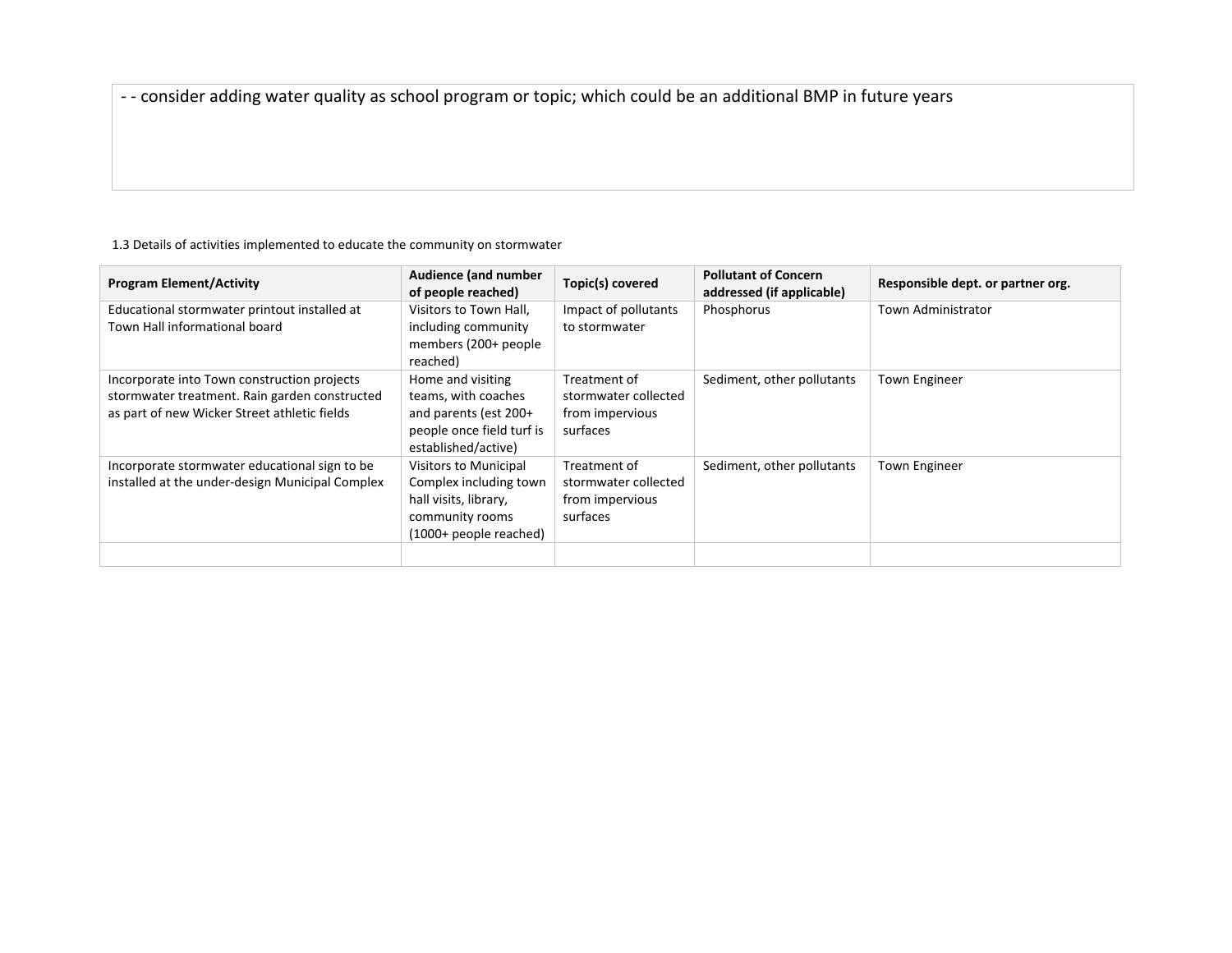## **2. Public Involvement/Participation** (Section 6(a)(2) / page 21)

#### **2.1 BMP Summary**

| <b>BMP</b>                                                                          | <b>Status</b> | <b>Activities in current</b><br>reporting period | Measurable<br>goal                     | Department /<br>Person<br>Responsible | <b>Due</b>      | Date completed or<br>projected<br>completion date | <b>Additional details</b> |
|-------------------------------------------------------------------------------------|---------------|--------------------------------------------------|----------------------------------------|---------------------------------------|-----------------|---------------------------------------------------|---------------------------|
| 2-1 Comply with public notice<br>requirements for the<br>Stormwater Management Plan | Complete      | Maintained availability<br>on Town website       | Uploaded plan                          | Town<br>Administrator                 | Apr 3,<br>2017  | April 2017                                        |                           |
| 2-2 Comply with public notice<br>requirements for Annual<br>Reports                 | complete      | Placed notice on<br>website                      | Update website<br>to reflect<br>notice | Town<br>Administrator                 | Feb 15.<br>2019 | Feb 15, 2019                                      |                           |

#### **2.2 Describe any Public Involvement/Participation activities planned for the next year, if applicable.**

Update website to include notice of annual report.

#### **2.3 Public Involvement/Participation reporting metrics**

| <b>Metrics</b>                                                     | Implemented | Date                                             | Posted                                                                                                                        |
|--------------------------------------------------------------------|-------------|--------------------------------------------------|-------------------------------------------------------------------------------------------------------------------------------|
| Availability of the Stormwater Management Plan announced to public |             | 2017                                             | https://www.putnam<br>ct.us/sites/putnamct/<br>files/u101/2017-07-<br>01 to 2022-06-<br>30 stormwater man<br>agement plan.pdf |
| Availability of Annual Report announced to public                  |             | (for CY 2019 made<br>available February<br>2020) | https://www.putnam<br>ct.us/home/news/ct-<br>deep-ms4-general-<br>permit-2019-annual-<br>report                               |

## **3. Illicit Discharge Detection and Elimination** (Section 6(*a*)(3) and Appendix B / page 22)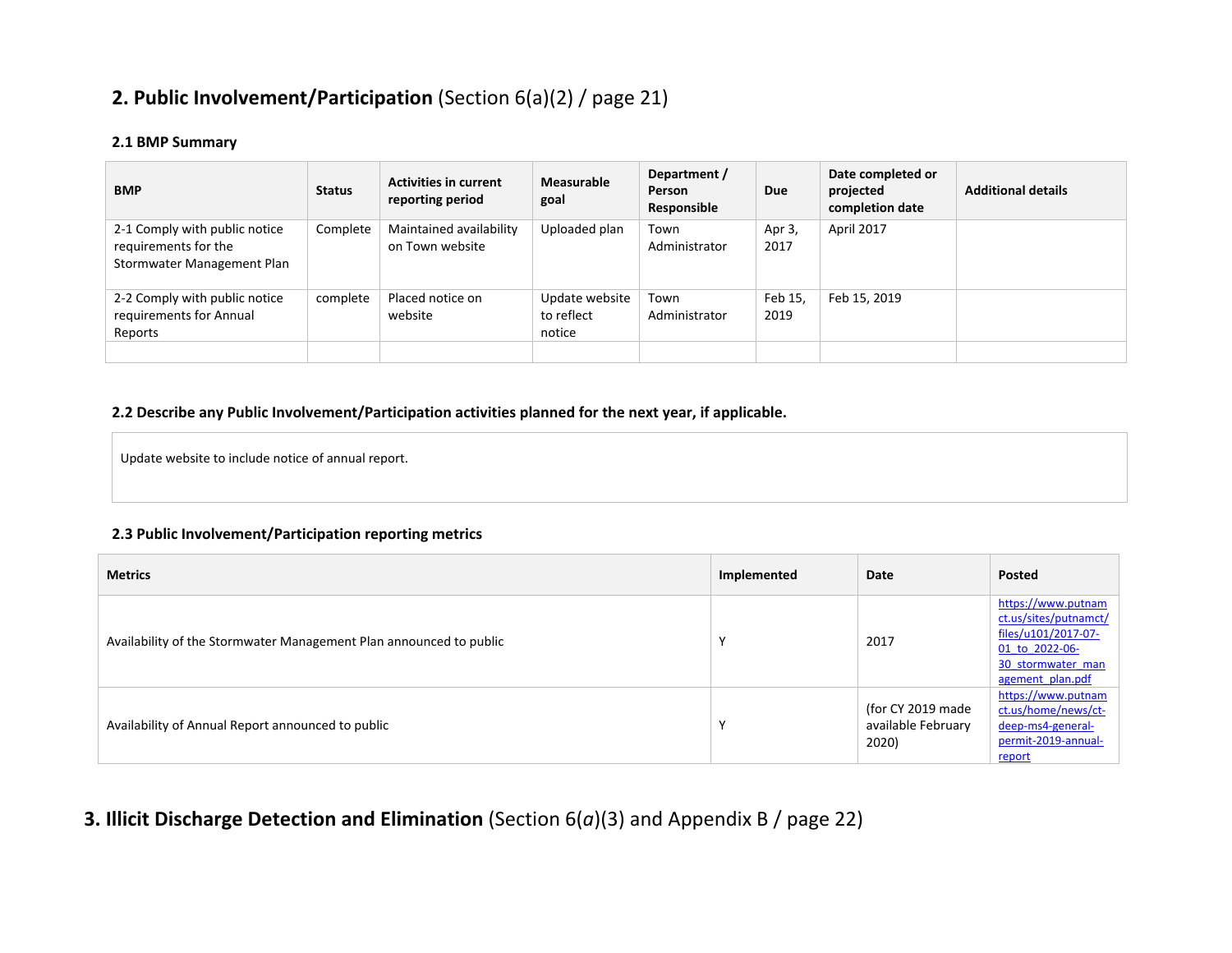#### **3.1 BMP Summary**

| <b>BMP</b>                                                                       | <b>Status</b>                   | <b>Activities in current</b><br>reporting period             | <b>Measurable</b><br>goal                         | Department /<br>Person<br><b>Responsible</b>        | <b>Due</b>              | Date completed or<br>projected<br>completion date        | <b>Additional details</b>                                                                                                 |
|----------------------------------------------------------------------------------|---------------------------------|--------------------------------------------------------------|---------------------------------------------------|-----------------------------------------------------|-------------------------|----------------------------------------------------------|---------------------------------------------------------------------------------------------------------------------------|
| 3-1 Develop written IDDE<br>program                                              | Complete                        | Final Report prepared<br>dated June 29, 2018                 | Develop<br>written plan of<br><b>IDDE</b> program | Town<br>Administrator /<br>Town Engineer            | Jul 1,<br>2018          | June 29, 2018                                            | Note our Stormwater<br>Management Plan BMP<br>"Training" is tracked<br>under this BMP. IDDE<br>program includes training. |
| 3-2 Establish legal authority to<br>prohibit illicit discharges                  | Complete                        | None, completed prior<br>to reporting period                 | Ordinance<br>effective date                       | Town<br>Administrator                               | Jul 1,<br>2018          | November 20, 2013                                        |                                                                                                                           |
| 3-3 Develop list and maps of all<br>MS4 stormwater outfalls in<br>priority areas | Complete,<br>update<br>annually | <b>Catchment Plans</b><br>finalized                          | Develop and<br>update list and<br>maps            | Town<br>Administrator /<br>Town Engineer            | Jul 1,<br>2019          | <b>March 2018</b>                                        |                                                                                                                           |
| 3-4 Implement citizen reporting<br>program                                       | Ongoing                         | Contact information<br>updated for Highway<br>Superintendent | Maintain<br>website                               | Highway<br>Superintendent /<br>Town Engineer        | Jul 1,<br>2017          | Updated July 2018                                        |                                                                                                                           |
| 3-5 Develop record keeping<br>system for IDDE tracking                           | Ongoing                         | Updated contact<br>information                               | Tracking<br>System<br>finalized                   | Highway<br>Superintendent /<br><b>Town Engineer</b> | Jul 1,<br>2017          | Completed 2017,<br>future review and<br>updating planned |                                                                                                                           |
| 3-6 Address IDDE in areas with<br>pollutants of concern                          | Not<br>started                  | None, IDDE plan<br>finalized in 2018                         | Removal of any<br>illicit<br>discharges           | Town<br>Administrator /<br>Town Engineer            | <b>Not</b><br>specified | Not specified,<br>ongoing                                |                                                                                                                           |
| 3-7 Training                                                                     | Ongoing                         | Annual training<br>complete                                  | <b>Training dates</b><br>held                     | Highway<br>Superintendent /<br>Town Engineer        | <b>Not</b><br>specified | Not specified /<br>ongoing                               |                                                                                                                           |

**3.2 Describe any IDDE activities planned for the next year, if applicable.**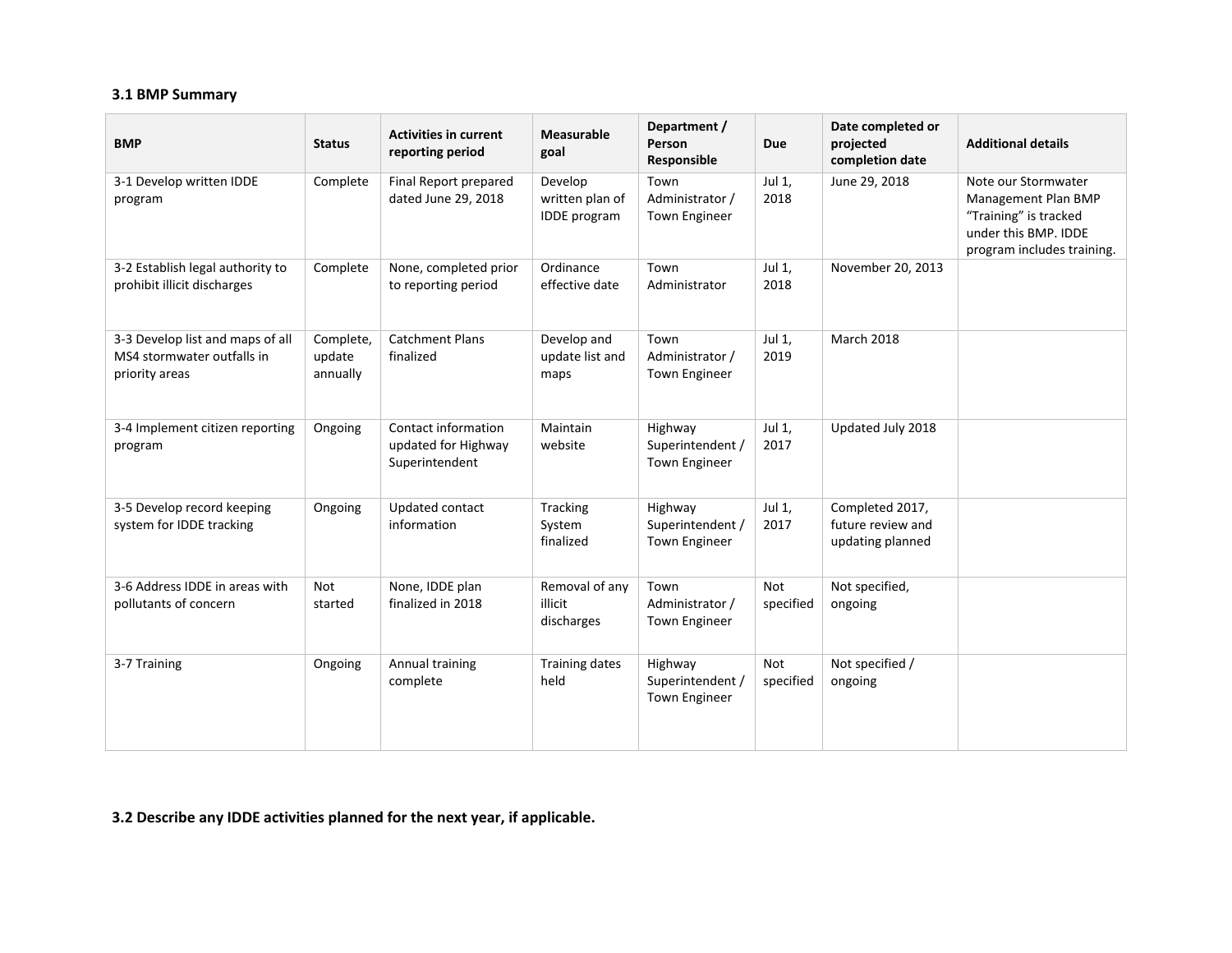- track any found illicit discharges

- plan for continued and/or additional detection program work

#### **3.3 List of citizen reports of suspected illicit discharges received during this reporting period.**

| Date of Report | Location / suspected source | Response taken |
|----------------|-----------------------------|----------------|
| None           |                             |                |
|                |                             |                |
|                |                             |                |
|                |                             |                |

**3.4 Provide a record of illicit discharges occurring during the reporting period and SSOs occurring July 2012 through end of reporting period using the following table.** 

| Location<br>(Lat long/ street<br>crossing /address and<br>receiving water)                            | Date and<br>duration of<br>occurrence | Discharge to<br>MS4 or<br>surface water | <b>Estimated</b><br>volume<br>discharged | Known or<br>suspected cause<br>/ Responsible<br>party | Corrective measures planned and completed (include<br>dates) | Sampling data<br>(if applicable) |
|-------------------------------------------------------------------------------------------------------|---------------------------------------|-----------------------------------------|------------------------------------------|-------------------------------------------------------|--------------------------------------------------------------|----------------------------------|
| For 2012-2017 list,<br>see CY 2018 Annual<br>Report attachment<br>- Table 5-1 from<br>the Town's IDDE |                                       |                                         |                                          |                                                       |                                                              |                                  |
| Program Report<br>dated June 2018                                                                     |                                       |                                         |                                          |                                                       |                                                              |                                  |

**3.5 Briefly describe the method used to track illicit discharge reports, responses to those reports, and who was responsible for tracking this information.**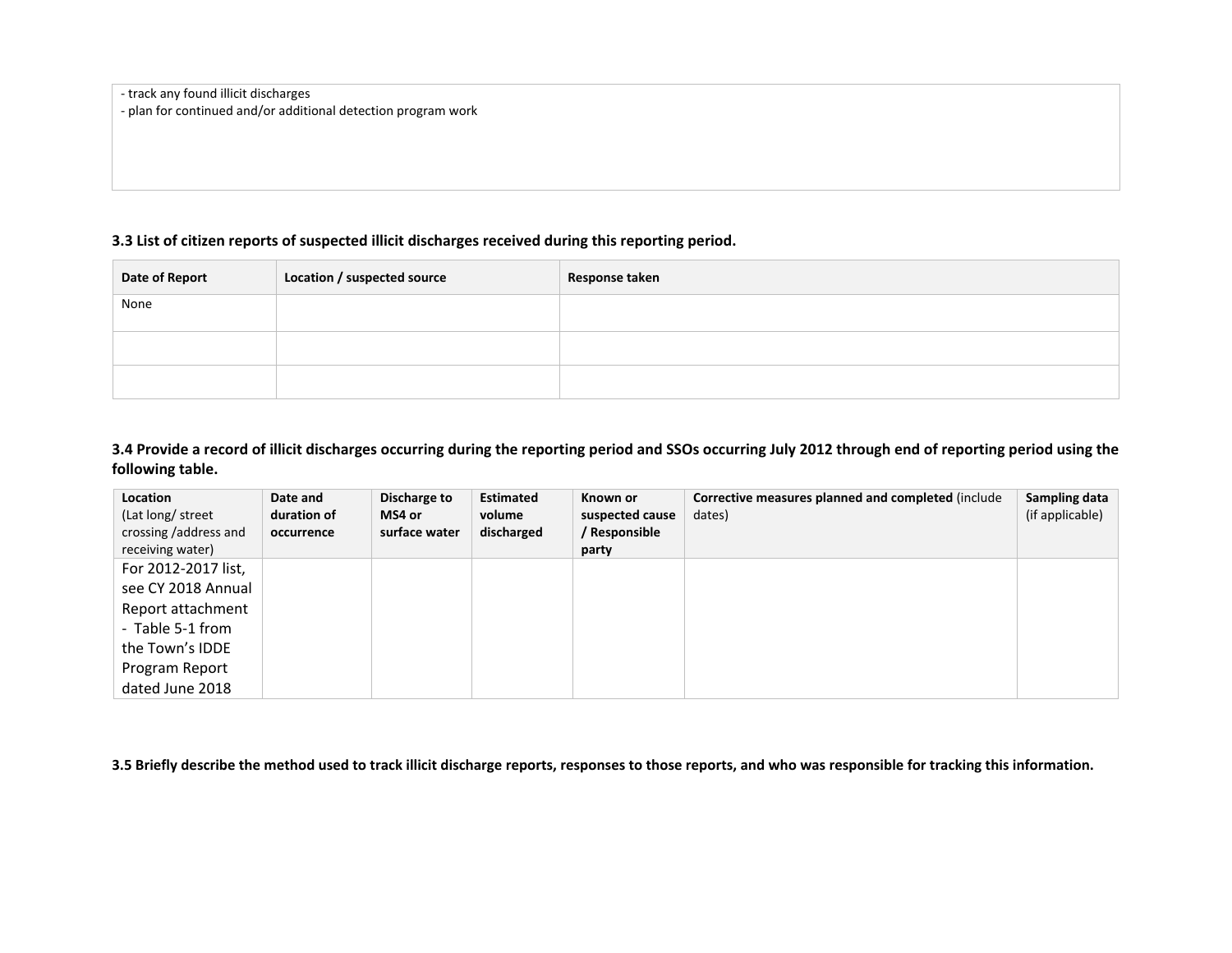We coordinate between departments that may be aware or find potential illicit discharges. This includes the Town Engineer coordinating between the Building Department (for new construction and/or renovations), and also the Highway Superintendent and WPCA Superintendent. If found, the report would be tracked via the spreadsheet (BMP 3-4 above).

#### **3.6 Provide a summary of actions taken to address septic failures using the table below.**

| Location and nature of structure with failing septic<br>systems                                    | Actions taken to respond to and address the failures | Impacted waterbody or watershed, if known |
|----------------------------------------------------------------------------------------------------|------------------------------------------------------|-------------------------------------------|
| None identified this period (most higher density areas in<br>Town are served by municipal sewers). |                                                      |                                           |
|                                                                                                    |                                                      |                                           |
|                                                                                                    |                                                      |                                           |

#### **3.7 IDDE reporting metrics**

| <b>Metrics</b>                                                       |          |
|----------------------------------------------------------------------|----------|
| Estimated or actual number of MS4 outfalls                           | 152      |
| Estimated or actual number of interconnections                       | 33       |
| Outfall mapping complete                                             | 100%     |
| Interconnection mapping complete                                     | 100%     |
| System-wide mapping complete (detailed MS4 infrastructure)           | 100%     |
| Outfall assessment and priority ranking                              | 100%     |
| Dry weather screening of all High and Low priority outfalls complete | 10%      |
| Catchment investigations complete                                    | $\Omega$ |
| Estimated percentage of MS4 catchment area investigated              | 0%       |

**3.8 Briefly describe the IDDE training for employees involved in carrying out IDDE tasks including what type of training is provided and how often is it given** (minimum once per year).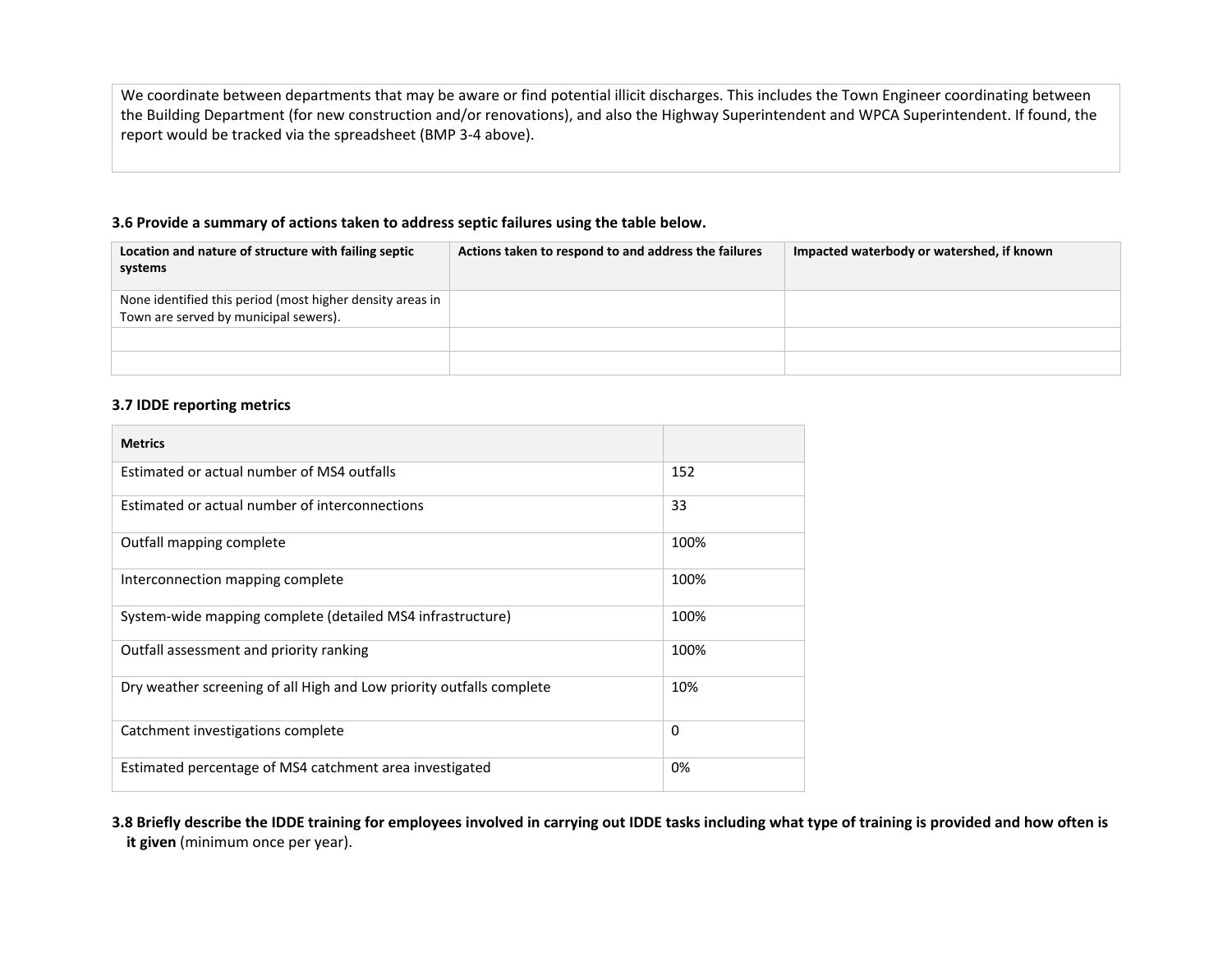- As the IDDE tasks are being completed by existing tasks, training includes instructing personnel to observe infrastructure during other maintenance efforts.

- Staff training is done once per year

## **4. Construction Site Runoff Control** (Section 6(a)(4) / page 25)

**4.1 BMP Summary** 

| <b>BMP</b>                                                                                                                               | <b>Status</b> | <b>Activities in current</b><br>reporting period                                                                                                                                                  | Measurable goal                                           | Department /<br>Person<br>Responsible                             | Due             | Date completed or<br>projected<br>completion date | <b>Additional details</b>                                                                                                                                                                                               |
|------------------------------------------------------------------------------------------------------------------------------------------|---------------|---------------------------------------------------------------------------------------------------------------------------------------------------------------------------------------------------|-----------------------------------------------------------|-------------------------------------------------------------------|-----------------|---------------------------------------------------|-------------------------------------------------------------------------------------------------------------------------------------------------------------------------------------------------------------------------|
| 4-1 Implement, upgrade, and<br>enforce land use regulations or<br>other legal authority to meet<br>requirements of MS4 general<br>permit | Ongoing       | Review existing                                                                                                                                                                                   | Log of<br>retention/detention<br>and stormwater<br>basins | Town Planner/<br><b>Town Engineer</b>                             | July 1,<br>2019 | July 1, 2019                                      |                                                                                                                                                                                                                         |
| 4-2 Develop/Implement plan<br>for interdepartmental<br>coordination in site plan review<br>and approval                                  | Complete      | Coordination and<br>updating to reflect<br>new personnel                                                                                                                                          | Department<br>meetings                                    | Town<br>Administrator                                             | July 1,<br>2017 | July 1, 2017                                      |                                                                                                                                                                                                                         |
| 4-3 Review site plans for<br>stormwater quality concerns<br>and conduct site inspections                                                 | Complete      | Review subdivision<br>plans as part of<br><b>Planning Applications;</b><br>review Building<br>Permits as part of<br><b>Building Department.</b><br>Conduct site visits on<br>active construction. | Review of site plans<br>and completed<br>inspections      | Town Planner/<br>Town Engineer                                    | July 1,<br>2017 | July 1, 2017 /<br>ongoing to maintain             | In upcoming years,<br>coordinate between<br>Town Departments to<br>consider site plan reviews<br>as early review stage,<br>during developer's<br>planning and design<br>stage, prior to building<br>permit application. |
| 4-4 Implement procedure to<br>allow public comment on site<br>development                                                                | Complete      | The Planning<br><b>Commission holds</b><br>public hearings on<br>every subdivision<br>application.                                                                                                | Procedure in place                                        | Town Planner/<br>Town Engineer /<br><b>Building</b><br>Department | July 1,<br>2017 | July 1, 2017                                      | As applicable revisions to<br>other types of site<br>development outside of<br><b>Planning Commission</b><br>reviews.                                                                                                   |
| 4-5 Implement procedure to<br>notify developers about DEEP<br>construction stormwater<br>permit                                          | Complete      | As part of subdivision<br>or site plan review;<br>provide comments on<br>other permitting<br>applicability (DEEP)                                                                                 | Procedure in place                                        | Town Planner/<br><b>Town Engineer</b>                             | July 1,<br>2017 | July 1, 2017                                      | As applicable revisions to<br>other types of site<br>development outside of<br><b>Planning Commission</b><br>reviews.                                                                                                   |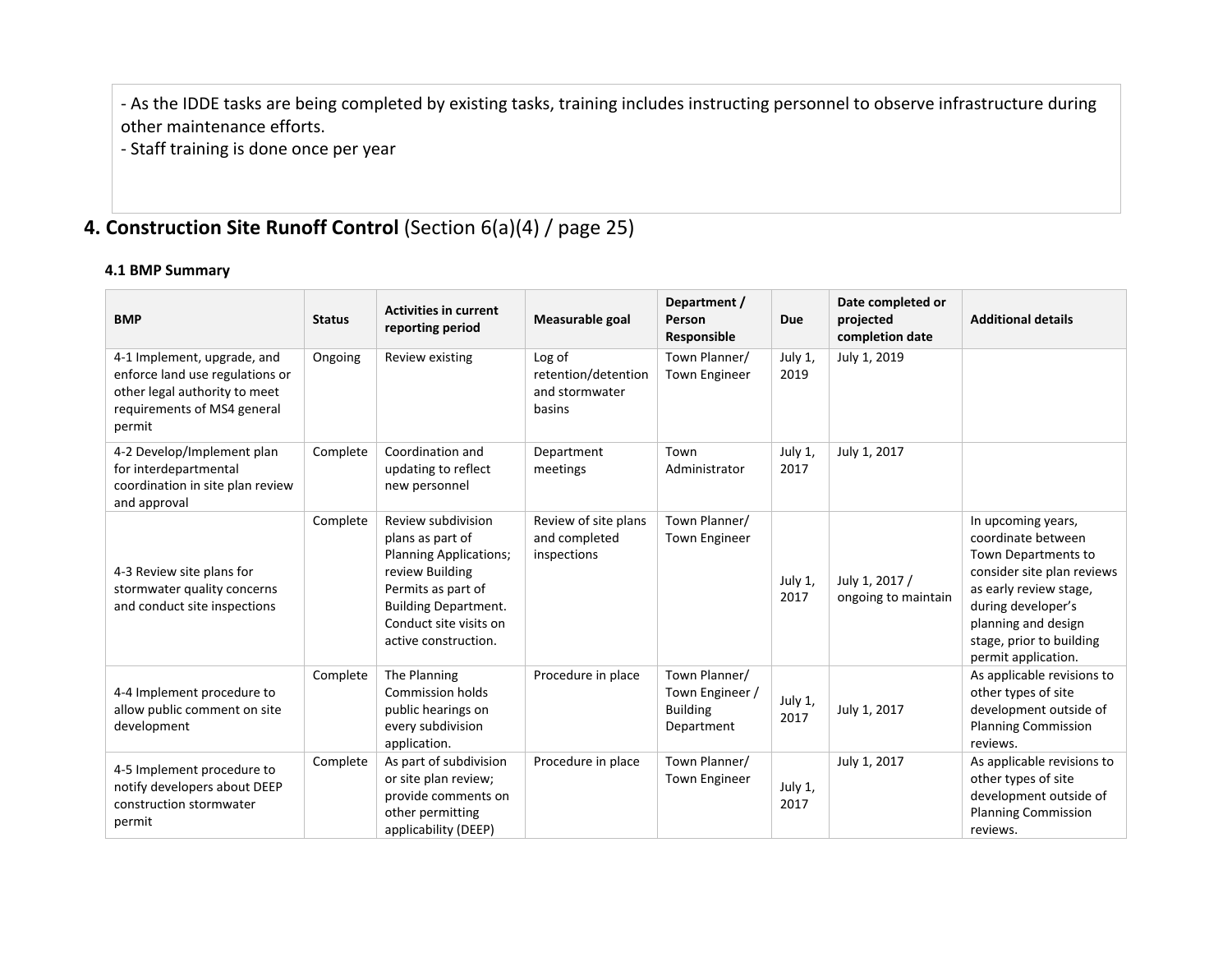#### **4.2 Describe any Construction Site Runoff Control activities planned for the next year, if applicable.**

- Site visits related to private development and gravel excavation on various parcels within Town. Significant ongoing or upcoming planned projects include: (1) Town of Putnam project on Sabin Street (~20 acres disturbance); (2) Strategic Realty gravel excavation and subdivision on Town Farm Road / Technology Park Drive (~65 acre disturbance); and (3) Town of Putnam Municipal Complex on School Street (~6 acre disturbance).

- continue discussions between Town Departments and Commissions regarding Building Permit for existing lots (no subdivision necessary) and whether formal site plan for stormwater prior to Building Permit Application process is advantageous

## **5. Post-construction Stormwater Management** (Section 6(*a*)(5) / page 27)

#### **5.1 BMP Summary**

| <b>BMP</b>                                                                                                                             | <b>Status</b>                                | <b>Activities in current</b><br>reporting period                                                                      | Measurable goal                                                                                     | Department /<br>Person<br>Responsible        | <b>Due</b>      | Date completed or<br>projected<br>completion date | <b>Additional details</b>                                                                                                                  |
|----------------------------------------------------------------------------------------------------------------------------------------|----------------------------------------------|-----------------------------------------------------------------------------------------------------------------------|-----------------------------------------------------------------------------------------------------|----------------------------------------------|-----------------|---------------------------------------------------|--------------------------------------------------------------------------------------------------------------------------------------------|
| 5-1 Establish and/or update<br>legal authority and guidelines<br>regarding LID and runoff<br>reduction in site development<br>planning | Not started                                  | Review existing<br>regulations related to<br>LID (including<br>Quinebaug<br><b>Technology Park</b><br>Zoning section) | Confirm need for<br>additional<br>regulations and/or<br>modification to<br>expand to other<br>areas | Town Engineer /<br>coordinate with<br>Zoning | July 1,<br>2021 | July 1, 2021                                      |                                                                                                                                            |
| 5-2 Enforce LID/runoff<br>reduction requirements for<br>development and<br>redevelopment projects                                      | Ongoing                                      | Review site plans<br>submitted to Building<br>Department                                                              | Number of site<br>plans reviewed for<br>stormwater<br>handling                                      | Town Engineer /<br>coordinate with<br>Zoning | July 1,<br>2019 | July 1, 2019 /<br>ongoing                         | <b>Municipal Complex</b><br>project design includes<br>LID including minimal<br>curbing.                                                   |
| 5-3 DCIA mapping                                                                                                                       | Initiated<br>planning<br>and<br>calculations | Gather background<br>information and<br>previous related<br>efforts.                                                  | <b>DCIA</b> calculations<br>complete                                                                | <b>Town Engineer</b>                         | July 1,<br>2020 | July 1, 2020                                      | Area calculations have<br>been completed for<br>catchments. Estimating<br>impervious cover and<br>connectivity level are<br>not completed. |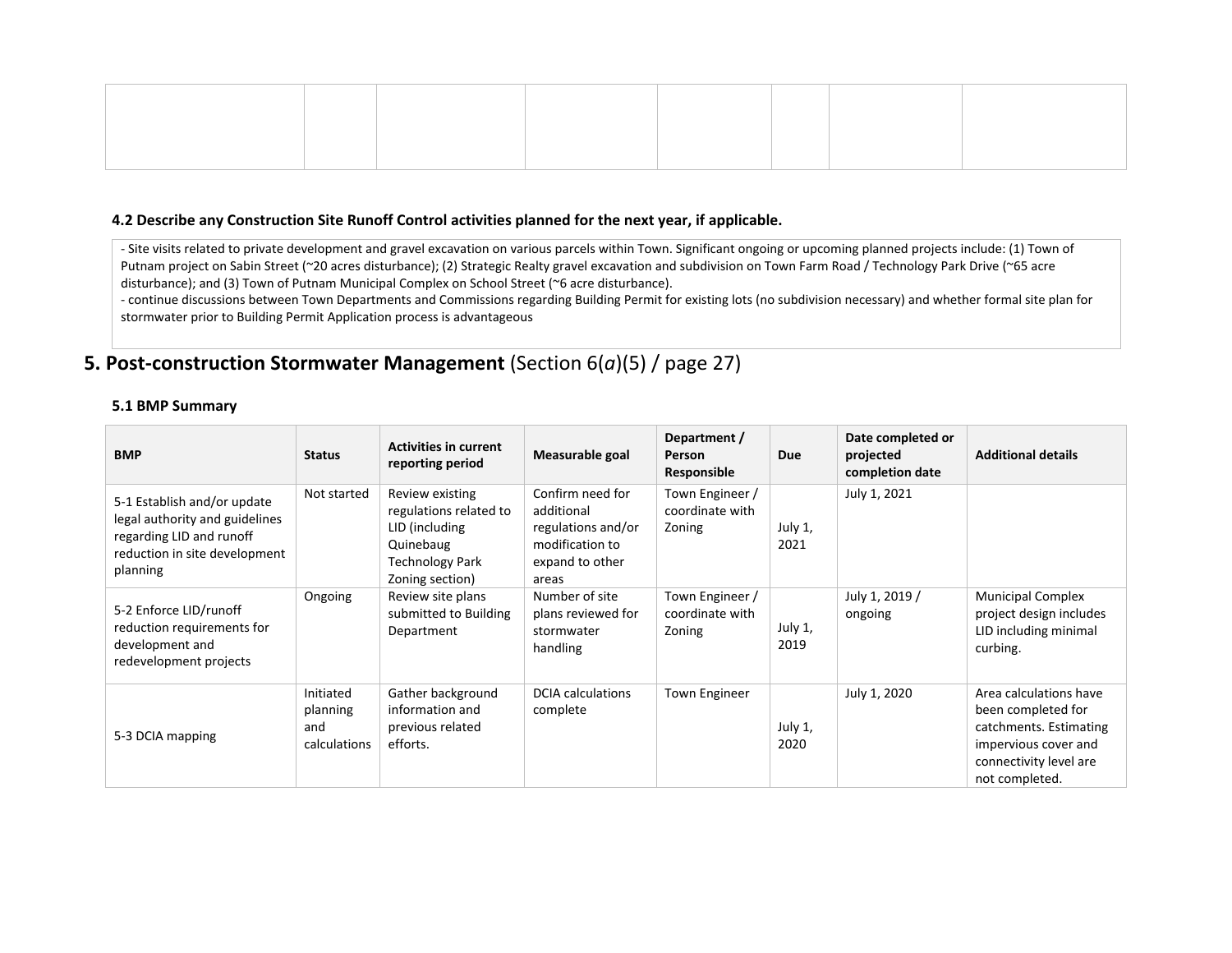| 5-4 Implement long-term<br>maintenance plan for<br>stormwater basins and<br>treatment structures | Planning<br>and<br>background<br>gathering | Gathered information<br>on Town's current<br>practices. Catchments<br>maintained regularly. | Maintenance plan<br>developed, list of<br>private and public<br>retention/detention<br>ponds | <b>Town Engineer</b> | July 1,<br>2019  | July 1, 2019 /<br>continued detail to<br>be developed | Catchment maintenance<br>is strong. High level plan<br>for treatment retention<br>and detention ponds<br>discussed, needs details. |
|--------------------------------------------------------------------------------------------------|--------------------------------------------|---------------------------------------------------------------------------------------------|----------------------------------------------------------------------------------------------|----------------------|------------------|-------------------------------------------------------|------------------------------------------------------------------------------------------------------------------------------------|
| 5-5 Address post-construction<br>issues in areas with pollutants<br>of concern                   | Not started                                | None                                                                                        | Document areas<br>and actions                                                                | <b>Town Engineer</b> | Not<br>specified | Not specified                                         | Coordinates with next<br>Section 6, including BMP<br>$6 - 5$                                                                       |

#### **5.2 Describe any Post-Construction Stormwater Management activities planned for the next year, if applicable.**

- Review properties to separate private and public existing retention/detention ponds.
- Ongoing: review site plans and building permit applications related to stormwater handling

#### **5.3 Post-Construction Stormwater Management reporting metrics**

| <b>Metrics</b>                                            |                                               |
|-----------------------------------------------------------|-----------------------------------------------|
| Baseline (2012) Directly Connected Impervious Area (DCIA) | Approximated 1,700 acres (to be<br>confirmed) |
| DCIA disconnected (redevelopment plus retrofits)          | 0 acres this year / 0 acres total             |
| Retrofits completed                                       | 0                                             |
| DCIA disconnected                                         | 0% this year / 0% total since 2012            |
| Estimated cost of retrofits                               | \$0                                           |
| Detention or retention ponds identified                   | 5 this year /[unknown] total                  |

#### **5.4 Briefly describe the method to be used to determine baseline DCIA.**

- Expect to confirm use of Option 1 of Appendix 3 "Impervious Cover in CT Municipalities", including within the document *Connecticut Watershed Response Plan for Impervious Cover*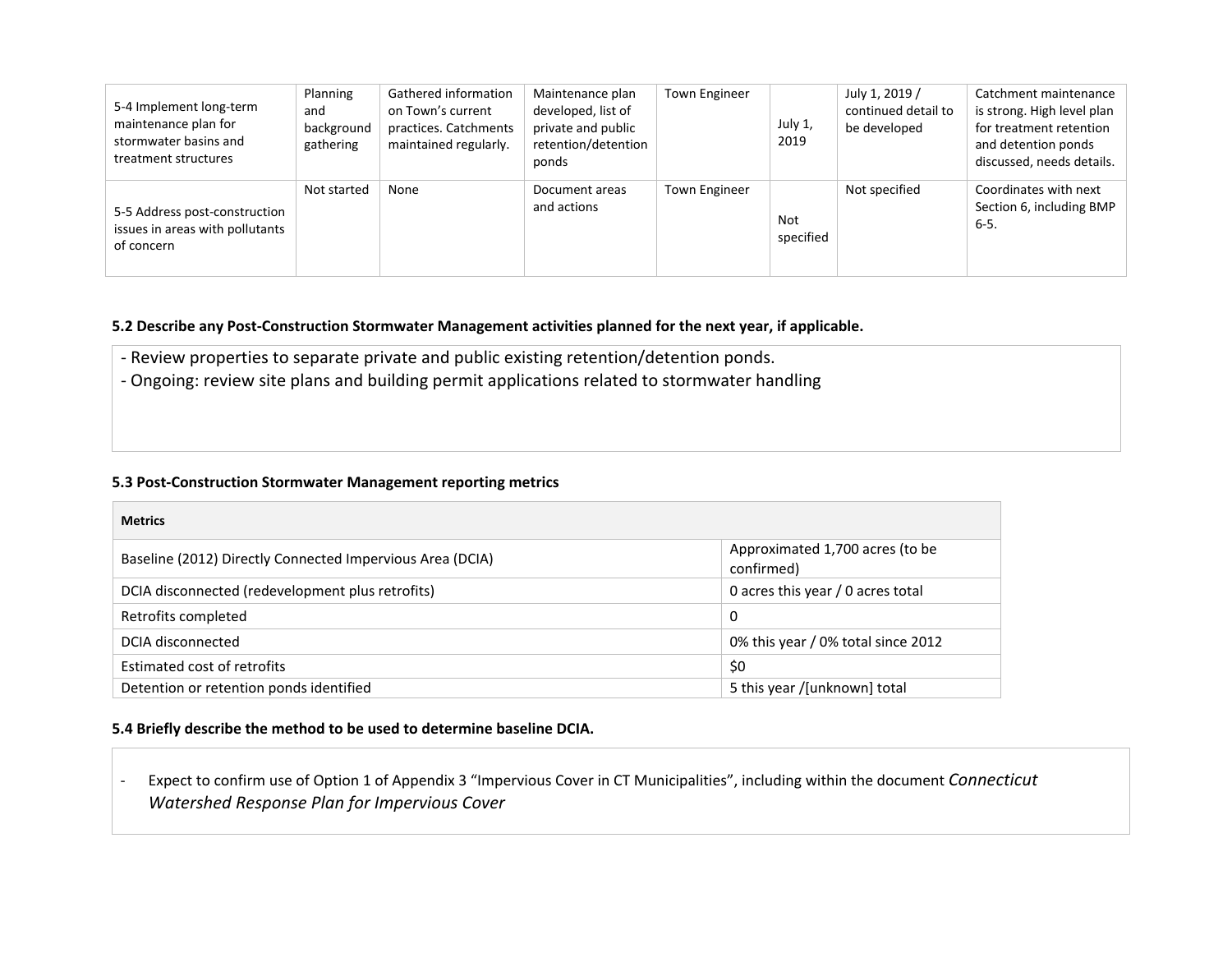## **6. Pollution Prevention/Good Housekeeping** (Section 6(*a*)(6) / page 31)

#### **6.1 BMP Summary**

| <b>BMP</b>                                                                                                                              | <b>Status</b>         | <b>Activities in current</b><br>reporting period                             | <b>Measurable</b><br>goal                                                   | Department /<br>Person<br>Responsible                                        | Due                     | Date completed or<br>projected<br>completion date | <b>Additional details</b> |
|-----------------------------------------------------------------------------------------------------------------------------------------|-----------------------|------------------------------------------------------------------------------|-----------------------------------------------------------------------------|------------------------------------------------------------------------------|-------------------------|---------------------------------------------------|---------------------------|
| 6-1 Develop/implement formal<br>employee training program                                                                               | Complete<br>ongoing   | Annual training for<br>Highway/DPW<br>personnel                              | <b>Training dates</b><br>held                                               | Highway<br>Superintendent                                                    | July 1,<br>2017         | July 1, 2017                                      |                           |
| 6-2 Implement infrastructure<br>repair/rehab program                                                                                    | <b>Not</b><br>started | None                                                                         | Amount of<br><b>DCIA</b><br>disconnected                                    | Town<br>Administrator,<br>Highway<br>Superintendent,<br><b>Town Engineer</b> | July 1,<br>2021         | July 1, 2021                                      |                           |
| 6-3 Implement MS4 property<br>and operations maintenance                                                                                | Not<br>started        | None                                                                         | Number of<br>management<br>areas<br>addressed                               | Town<br>Administrator,<br>Recreation/Parks,<br>Highway<br>Superintendent     | Not<br>specified        | <b>Expect ongoing</b><br>effort                   |                           |
| 6-4 Street, Parking and MS4<br>Maintenance, including Snow<br>Management, Interconnected<br>MS4s and Sources contributing<br>pollutants | Complete<br>/ ongoing | Cleaned all catch<br>basins, street<br>sweeping, snow<br>treatment practices | 1,036 basins<br>cleaned, miles<br>of curbs swept,<br>amount of de-<br>icing | Town<br>Administrator,<br>Highway<br>Superintendent,<br><b>Town Engineer</b> | Jul 1,<br>2018          | Expect ongoing<br>effort                          |                           |
| 6-5 Evaluate additional<br>measures for discharges to<br>impaired waters*                                                               | <b>Not</b><br>started | None                                                                         | Additional<br>measures<br>considered                                        | Town<br>Administrator,<br>Highway<br>Superintendent,<br><b>Town Engineer</b> | <b>Not</b><br>specified | Not specified at this<br>time                     |                           |

#### **6.2 Describe any Pollution Prevention/Good Housekeeping activities planned for the next year, if applicable.**

- continued street sweeping, catch basin cleaning and appropriate snow management practices

- for catch basin cleaning, use vacuum trucks for sediment removal in our Special Services District (which is the higher DCIA)

- consider alternative ice management practices, including discussion with neighboring communities for wood chip based treatment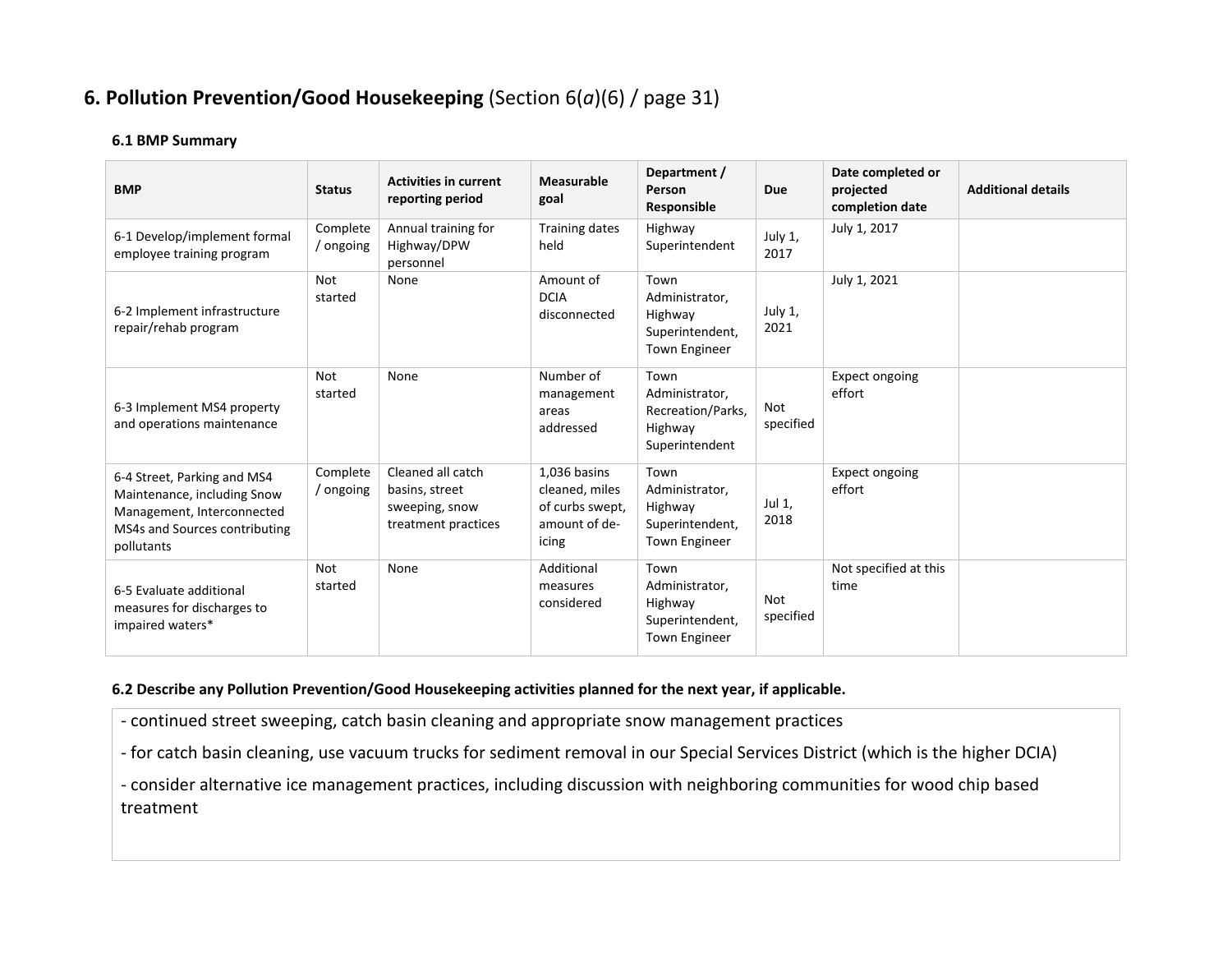#### **6.3 Pollution Prevention/ Good Housekeeping reporting metrics**

| <b>Metrics</b>                                                                                                              |                         |
|-----------------------------------------------------------------------------------------------------------------------------|-------------------------|
| Employee training provided for key staff                                                                                    | Yes, July 2019          |
| Street sweeping                                                                                                             |                         |
| Curb miles swept                                                                                                            | 130 miles               |
| Volume (or mass) of material collected                                                                                      | Est. 50 tons            |
| Catch basin cleaning                                                                                                        |                         |
| Total catch basins in priority areas                                                                                        | 744                     |
| Total catch basins in MS4                                                                                                   | 1036                    |
| Catch basins inspected                                                                                                      | 1036                    |
| Catch basins cleaned                                                                                                        | 1036                    |
| Volume (or mass) of material removed from all catch basins                                                                  | Est. 150 tons           |
| Volume removed from catch basins to impaired waters (if known)                                                              | unknown                 |
| Snow management                                                                                                             |                         |
| Type(s) of deicing material used                                                                                            | salt                    |
| Total amount of each deicing material applied                                                                               | 1,600 tons              |
| Type(s) of deicing equipment used                                                                                           | Snow plows              |
| Lane-miles treated                                                                                                          | 130 miles               |
| Snow disposal location                                                                                                      | Localized to area       |
|                                                                                                                             | plowed                  |
| Staff training provided on application methods & equipment                                                                  | Yes / November<br>2019) |
| Municipal turf management program actions (for permittee properties in basins with N/P                                      |                         |
| impairments)                                                                                                                |                         |
| Reduction in application of fertilizers (since start of permit)                                                             | 0 lbs or %              |
| Reduction in turf area (since start of permit)                                                                              | 0 acres                 |
| Lands with high potential to contribute bacteria (dog parks, parks with open water, & sites with<br>failing septic systems) |                         |
| Cost of mitigation actions/retrofits                                                                                        | \$0                     |

#### **6.4 Catch basin cleaning program**

#### **Provide any updates or modifications to your catch basin cleaning program**

No modifications. Catch basins throughout the town are cleaned at least annually.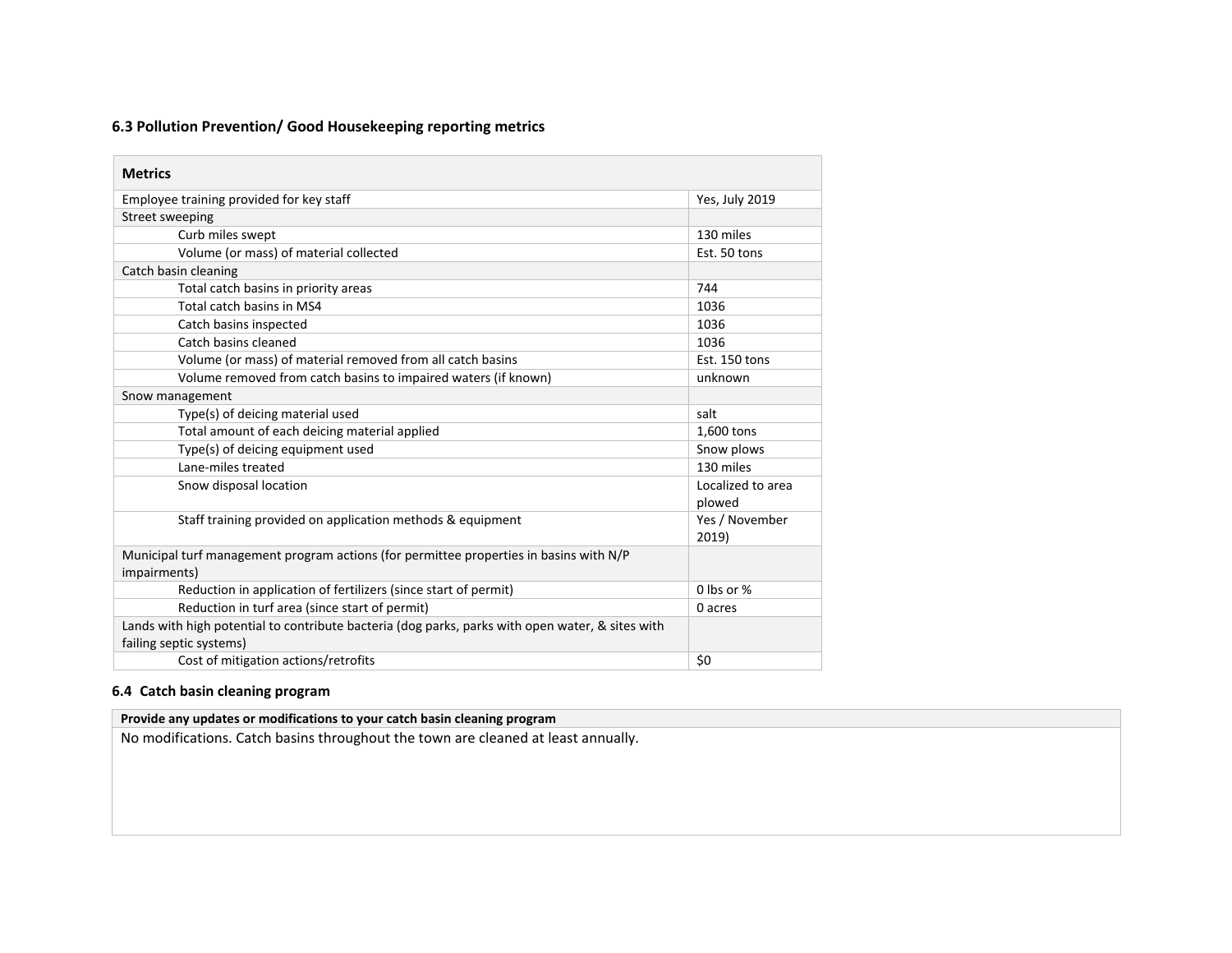#### **6.5 Retrofit program**

**Briefly describe the Retrofit Program identification and prioritization process, the projects selected for implementation, the rationale for the selection of those projects and the total DCIA to be disconnected upon completion of each project.**

Expect to base retrofit program on the downtown area of Putnam, which has significant impervious cover that discharges to the Quinebaug River via catch basin and piping stormwater collection system. The Quinebaug River is an impaired water quality river, and DCIA to be disconnected will be calculated in future years as projects are realized.

**Describe plans for continuing the Retrofit program and how to achieve a goal of 1% DCIA disconnection in future years.** 

Encourage development and maintenance projects to consider pervious surfaces. Coordinating with the site plan review efforts by land use commissions, consider regulations for review of stormwater directed connected impervious areas.

**Describe plans for continuing the Retrofit program beyond this permit term with the goal to disconnect 1% DCIA annually over the next 5 years.** 

Downtown parking areas may be re-designed and that design can incorporate treatment and minimization as appropriate.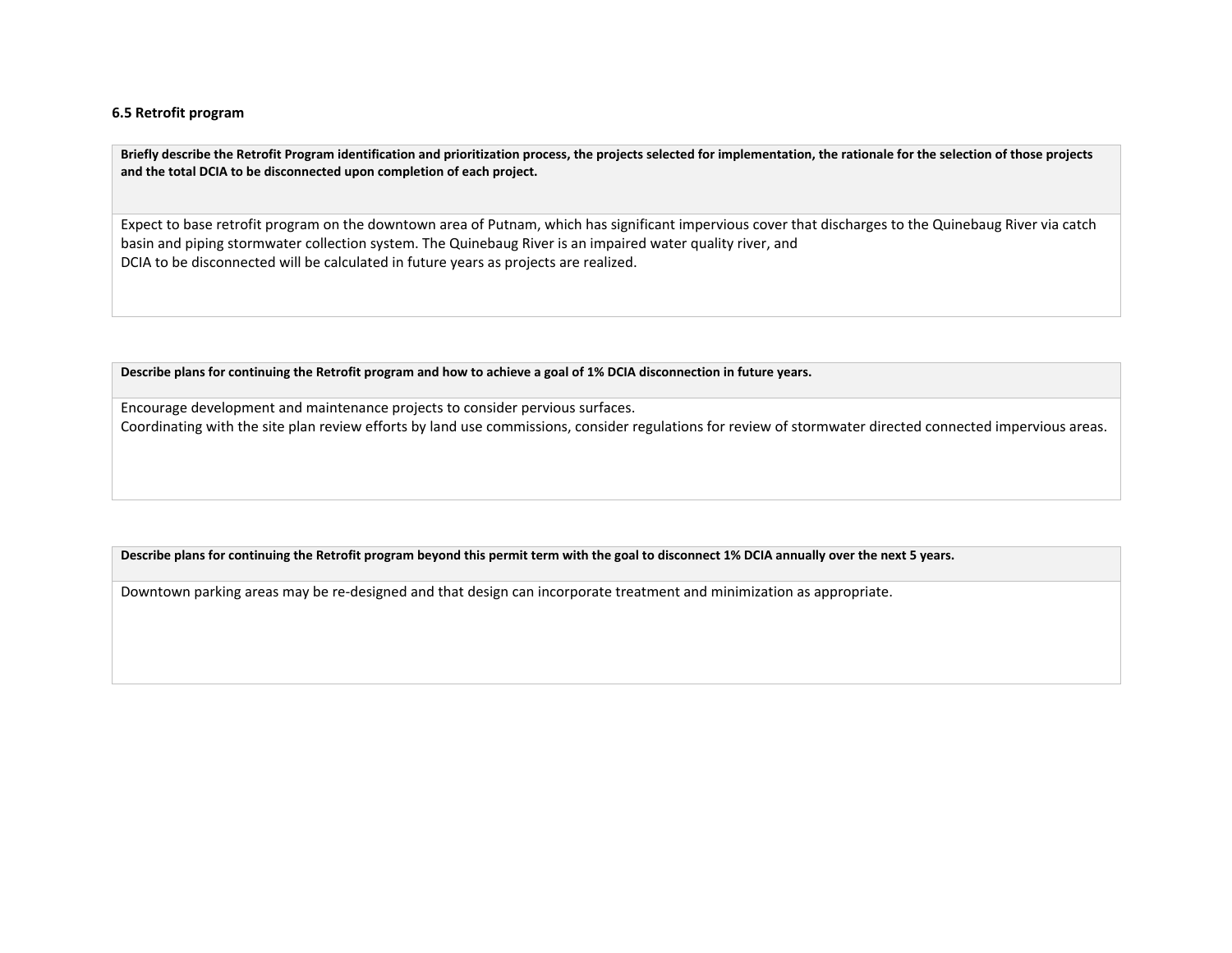#### **Part II: Impaired waters investigation and monitoring**

### **1. Impaired waters investigation and monitoring program**

**1.1 Indicate which stormwater pollutant(s) of concern occur(s) in your municipality or institution.** This data is available on the MS4 map viewer: [http://s.uconn.edu/ctms4map](http://www.nemo.uconn.edu/ms4).

| Nitrogen/ Phosphorus                                                                                                                                                                           | Bacteria | Mercury | Other Pollutant of Concern $\Box$ |  |  |  |  |
|------------------------------------------------------------------------------------------------------------------------------------------------------------------------------------------------|----------|---------|-----------------------------------|--|--|--|--|
| 1.2 Describe program status.                                                                                                                                                                   |          |         |                                   |  |  |  |  |
| Discuss 1) the status of monitoring work completed, 2) a summary of the results and any notable findings, and 3) any changes to the<br>Stormwater Management Plan based on monitoring results. |          |         |                                   |  |  |  |  |

Per previous reporting period, records show that six outfalls were sampled during wet weather in 2012.

In 2019, the Town contracted with Atlas Environmental Company (Atlas) to conduct dry weather outfall and interconnection screening and sampling for dry weather flow based on the outfall inventory and the Catchment Assessment and Priority Ranking Matrix. According to the Matrix, Section 42 and Section 55 on the Index Map Putnam MS4 Catchment Plan contain the highest ranked priority areas. The receiving water for all 20 outfalls is the Quinebaug River which is designated as an impaired water body. Atlas screened outfalls in accordance with the procedures outlined in Putnam's IDDE Program. Samples were collected and analyzed from three outfalls observed to have dry weather flow. There was no visual or olfactory evidence of an illicit discharge observed at any of the outfalls and analysis did not indicate that the catchments are considered highly likely to contain illicit discharges from sanitary sources.

No changes to the Stormwater Management Plan based on results to date.

## **2. Screening data for outfalls to impaired waterbodies**(Section 6(i)(1) / page 41)

#### **2.1 Screening data**

Complete the table below for any outfalls screened during the reporting period. Each Annual Report will add on to the previous year's screening data showing a cumulative list of outfall screening data.

The following table summarizes the three outfalls that had dry weather flow, which were all sampled on December 19, 2019. Microbac of Dayville, CT was the laboratory used. Analysis did not indicate that the catchments are considered highly likely to contain illicit discharges from sanitary sources. No follow-up required, however, will compare 2012 results against 2019 results as applicable based on locations.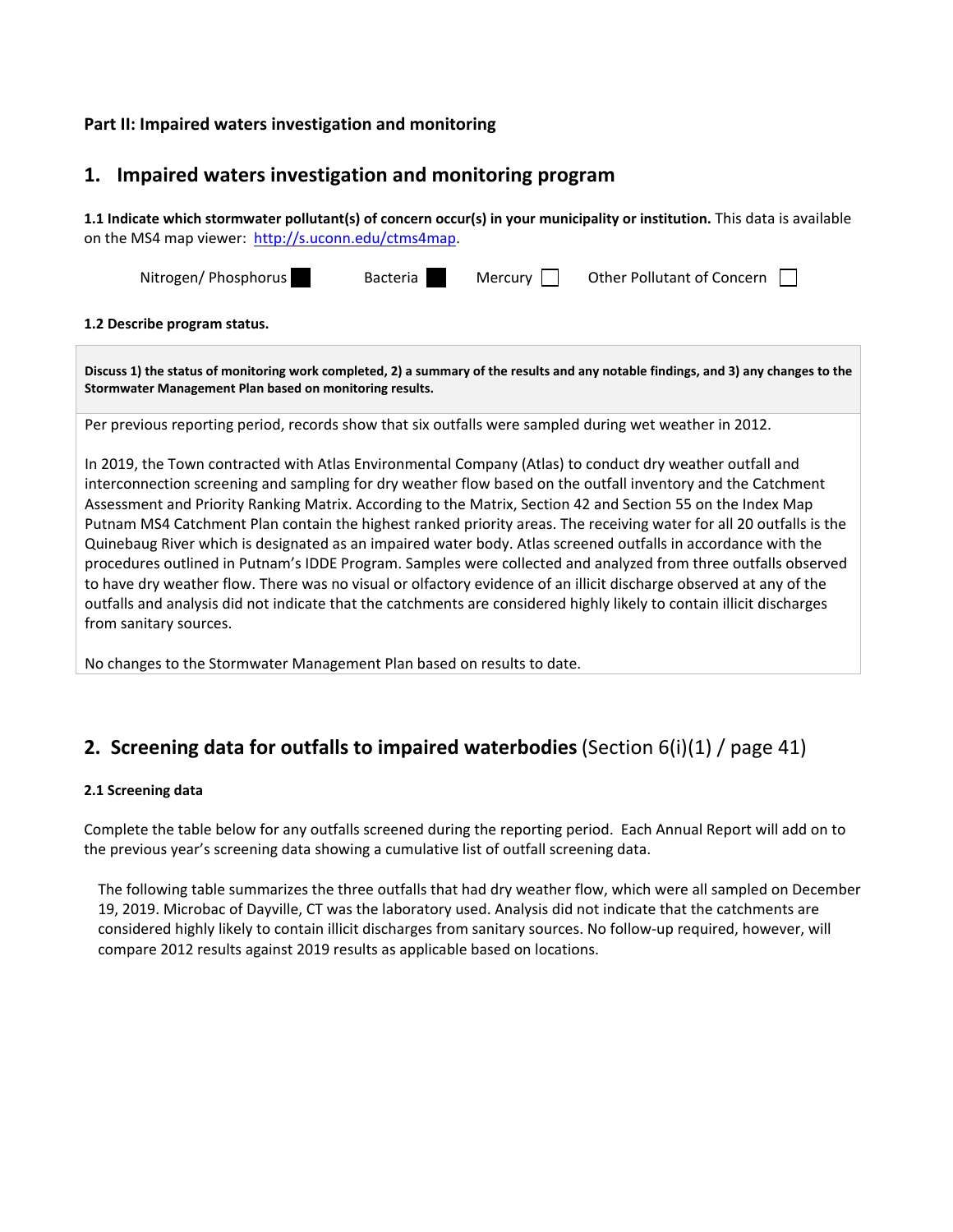#### **Table 3: Summary of Analytical Results**

| GIS#             | Ammonia<br>mg/L | Surfactants<br>mg/L | Chlorine<br>mg/L | Conductivity<br>uS/cm | Temp.<br>۰c | Salinity<br>ppm | <b>Bacteria</b><br>/100ml |
|------------------|-----------------|---------------------|------------------|-----------------------|-------------|-----------------|---------------------------|
| <b>Benchmark</b> | >0.5            | >0.25               | >0.02            | >2.000                | <b>NA</b>   | <b>NA</b>       | 576                       |
| 42-13            | < 0.05          | < 0.05              | < 0.05           | 677                   | 43.6        | 434             | <1                        |
| 55-06            | < 0.05          | < 0.05              | < 0.05           | 1.778                 | 44.1        | 1.140           | 59.5                      |
| 55-10            | < 0.05          | < 0.05              | < 0.05           | 2.562                 | 40.27       | 1.640           | 8.4                       |

#### **2.2 Credit for screening data collected under 2004 permit**

If any outfalls to impaired waters were sampled under the 2004 MS4 permit, that data can count towards the monitoring requirements under the modified 2017 MS4 permit. Complete the table below to record sampling data for any outfalls to impaired waters under the 2004 MS4 permit.

| Outfall                                                                                          | Sample<br>date | Parameter (Nitrogen,<br>Phosphorus, Bacteria, or<br>Other pollutant of concern) | <b>Results</b>            | Name of<br>Laboratory (if<br>used) | Follow-up required?                                                                           |
|--------------------------------------------------------------------------------------------------|----------------|---------------------------------------------------------------------------------|---------------------------|------------------------------------|-----------------------------------------------------------------------------------------------|
| See 2018<br>Annual<br>Report<br>attachment,<br>including<br>forms<br>completed<br>for 6 outfalls | 9/4/2012       | See 2018 Annual Report,<br>including TP, Ammonia,<br>TKN, NO3 + NO2 and E. coli | See 2018<br>Annual Report | Premier                            | Expected review of results<br>against nearby and upstream<br>uses via site visits in CY 2019. |
|                                                                                                  |                |                                                                                 |                           |                                    |                                                                                               |
|                                                                                                  |                |                                                                                 |                           |                                    |                                                                                               |
|                                                                                                  |                |                                                                                 |                           |                                    |                                                                                               |

## **3. Follow-up investigations** (Section 6(i)(1)(D) / page 43)

Provide the following information for outfalls exceeding the pollutant threshold.

| Outfall | Status of drainage area investigation           | Control measure implementation to<br>address impairment                                                                                                                                                                                                                                   |
|---------|-------------------------------------------------|-------------------------------------------------------------------------------------------------------------------------------------------------------------------------------------------------------------------------------------------------------------------------------------------|
| $55-10$ | 12-19-2019 showed conductivity above benchmark. | No additional action except continued<br>nearby monitoring based on prioritization.<br>Although conductivity was detected above<br>the benchmark, analysis did not indicate<br>that the catchments are considered highly<br>likely to contain illicit discharges from<br>sanitary sources |
|         |                                                 |                                                                                                                                                                                                                                                                                           |
|         |                                                 |                                                                                                                                                                                                                                                                                           |
|         |                                                 |                                                                                                                                                                                                                                                                                           |

## **4. Prioritized outfall monitoring** (Section 6(i)(1)(D) / page 43)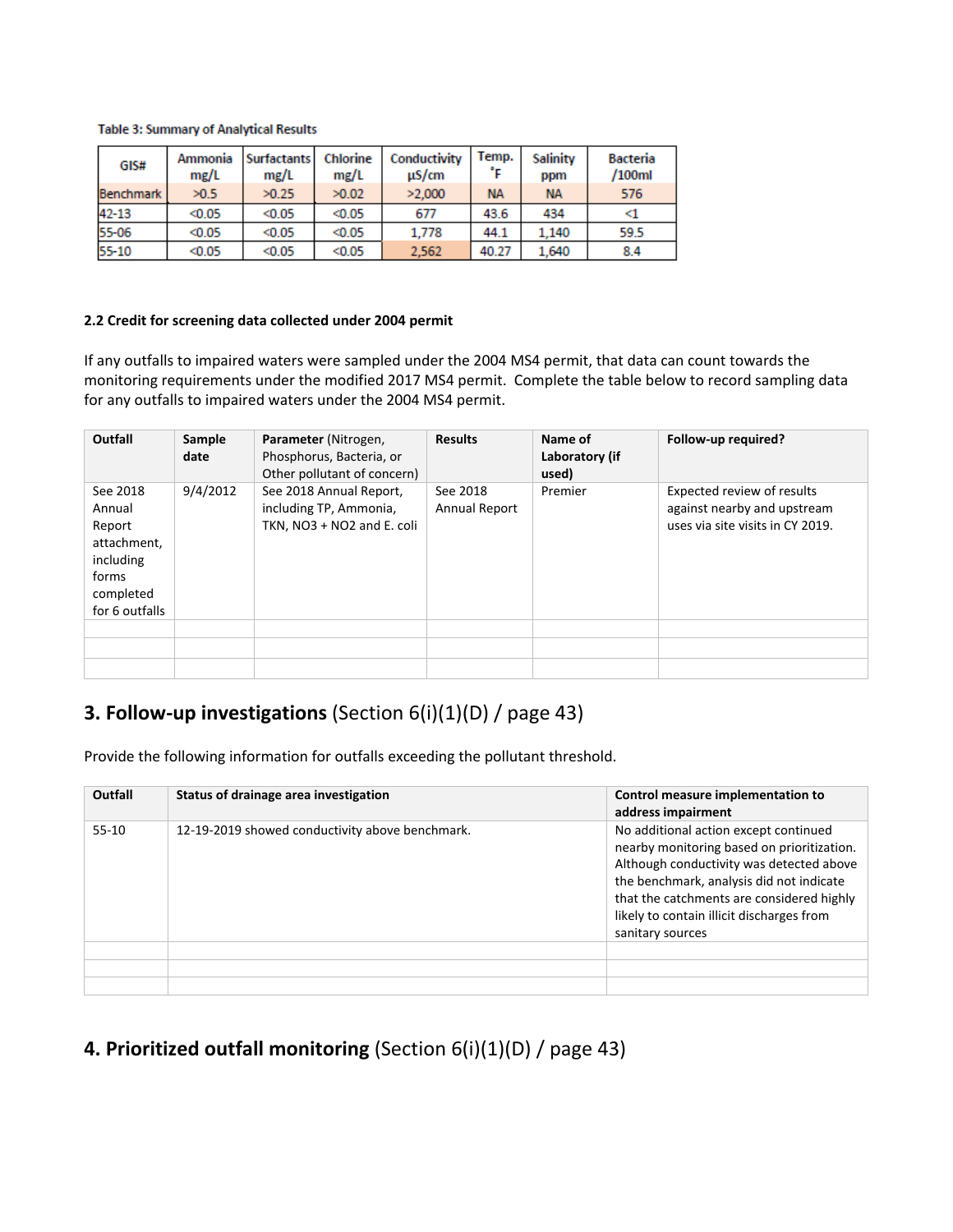Once outfall screening has been completed for at least 50% of outfalls to impaired waters, identify 6 of the highest contributors of any pollutants of concern. Begin monitoring these outfalls on an annual basis by July 1, 2020.

| Outfall                                                 | <b>Sample Date</b> | Parameter(s) | <b>Results</b> | Name of Laboratory (if used) |
|---------------------------------------------------------|--------------------|--------------|----------------|------------------------------|
| [Future<br>results will<br>determine<br>prioritization] |                    |              |                |                              |
|                                                         |                    |              |                |                              |
|                                                         |                    |              |                |                              |
|                                                         |                    |              |                |                              |
|                                                         |                    |              |                |                              |
|                                                         |                    |              |                |                              |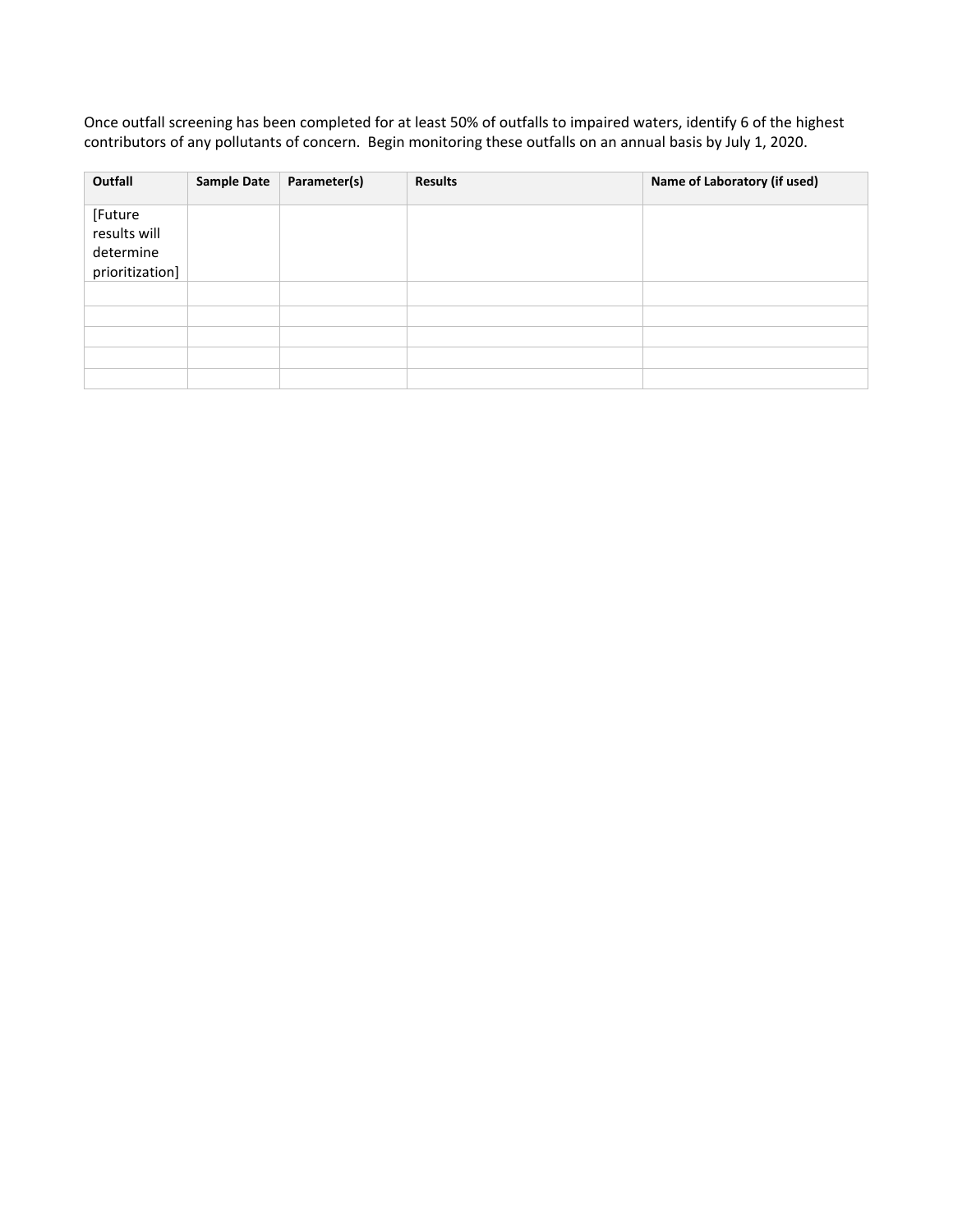#### **Part III: Additional IDDE Program Data**

## **1. Assessment and Priority Ranking of Catchments data** (Appendix B (A)(7)(c) / page 5)

Provide a list of all catchments with ranking results (DEEP basins may be used instead of manual catchment delineations).

| 1. Catchment ID<br>(DEEP Basin ID)                                                   | 2. Category | 3. Rank |
|--------------------------------------------------------------------------------------|-------------|---------|
| See 2018 Annual<br>Report Attachment:<br>Table 6-1 from 2018<br><b>IDDE</b> attached |             |         |
|                                                                                      |             |         |

## **2. Outfall and Interconnection Screening and Sampling data** (Appendix B (A)(7)(d) / page 7)

#### **2.1 Dry weather screening and sampling data from outfalls and interconnections**

Provide sample data for outfalls where flow is observed. Only include Pollutant of concern data for outfalls that discharge into stormwater impaired waterbodies.

See this Annual Report Part II.2.1 as the dry weather screening completed where flow was observed was into impaired water (the Quinebaug River). The Part II.2.1 table is copied again here to show the three outfalls that had dry weather flow, which were all sampled on December 19, 2019.

| GIS#             | Ammonia<br>mg/L | <b>Surfactants</b><br>me/L | Chlorine<br>mg/L | Conductivity<br>$\mu$ S/cm | Temp.<br>°F. | Salinity<br>ppm | Bacteria<br>/100ml |
|------------------|-----------------|----------------------------|------------------|----------------------------|--------------|-----------------|--------------------|
| <b>Benchmark</b> | >0.5            | >0.25                      | >0.02            | >2,000                     | <b>NA</b>    | <b>NA</b>       | 576                |
| 42-13            | < 0.05          | < 0.05                     | < 0.05           | 677                        | 43.6         | 434             |                    |
| 55-06            | < 0.05          | < 0.05                     | < 0.05           | 1,778                      | 44.1         | 1.140           | 59.5               |
| 55-10            | < 0.05          | < 0.05                     | < 0.05           | 2.562                      | 40.27        | 1.640           | 8.4                |

#### **Table 3: Summary of Analytical Results**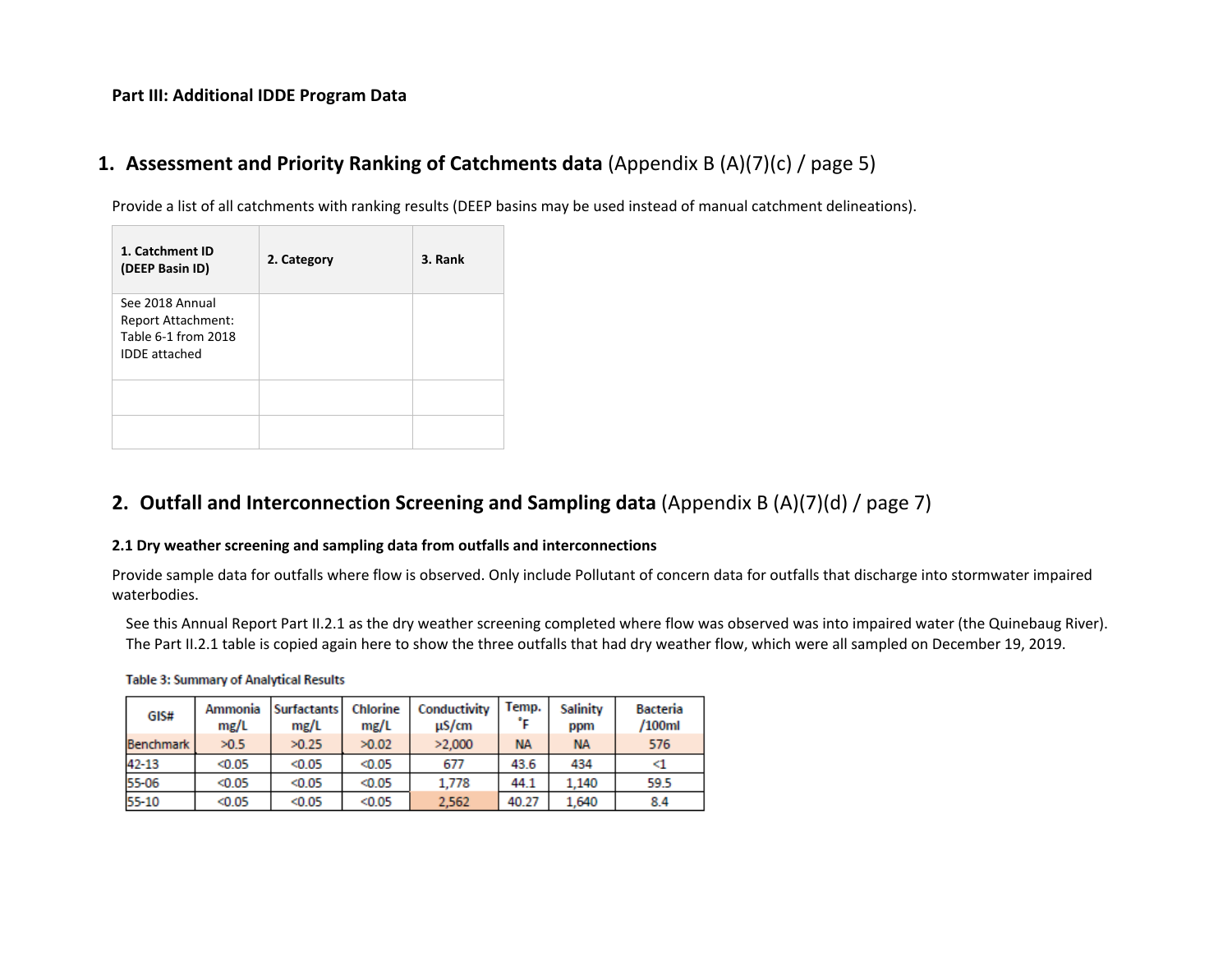#### **2.2 Wet weather sample and inspection data**

| Outfall /<br>Interconnection<br>ID | Sample<br>date | Ammonia | Chlorine | Conductivity | Salinity | E. coli or<br><b>Enterococcus</b> | <b>Surfactants</b> | <b>Water Temp</b> | <b>Pollutant of concern</b> |
|------------------------------------|----------------|---------|----------|--------------|----------|-----------------------------------|--------------------|-------------------|-----------------------------|
| As applicable,                     |                |         |          |              |          |                                   |                    |                   |                             |
| 2018 Annual                        |                |         |          |              |          |                                   |                    |                   |                             |
| Report and this                    |                |         |          |              |          |                                   |                    |                   |                             |
| Report Part II,                    |                |         |          |              |          |                                   |                    |                   |                             |
| section 2.2                        |                |         |          |              |          |                                   |                    |                   |                             |
| above. And                         |                |         |          |              |          |                                   |                    |                   |                             |
| 2018                               |                |         |          |              |          |                                   |                    |                   |                             |
| attachment of                      |                |         |          |              |          |                                   |                    |                   |                             |
| 2012 wet                           |                |         |          |              |          |                                   |                    |                   |                             |
| weather                            |                |         |          |              |          |                                   |                    |                   |                             |
| sampling results                   |                |         |          |              |          |                                   |                    |                   |                             |
| [Additional                        |                |         |          |              |          |                                   |                    |                   |                             |
| efforts needed                     |                |         |          |              |          |                                   |                    |                   |                             |
| to research and                    |                |         |          |              |          |                                   |                    |                   |                             |
| complete if                        |                |         |          |              |          |                                   |                    |                   |                             |
| applicable]                        |                |         |          |              |          |                                   |                    |                   |                             |

Provide sample data for outfalls and key junction manholes of any catchment area with at least one System Vulnerability Factor.

## **3. Catchment Investigation data** (Appendix B (A)(7)(e) / page 9)

#### **3.1 System Vulnerability Factor Summary**

For those catchments being investigated for illicit discharges (i.e. categorized as high priority, low priority, or problem) document the presence or absence of System Vulnerability Factors (SVF). If present, report which SVF's were identified.

| Outfall<br>ID | <b>Receiving Water</b> | <b>System Vulnerability Factors</b> |
|---------------|------------------------|-------------------------------------|
|               |                        |                                     |
| No            |                        |                                     |
| outfalls      |                        |                                     |
| yet           |                        |                                     |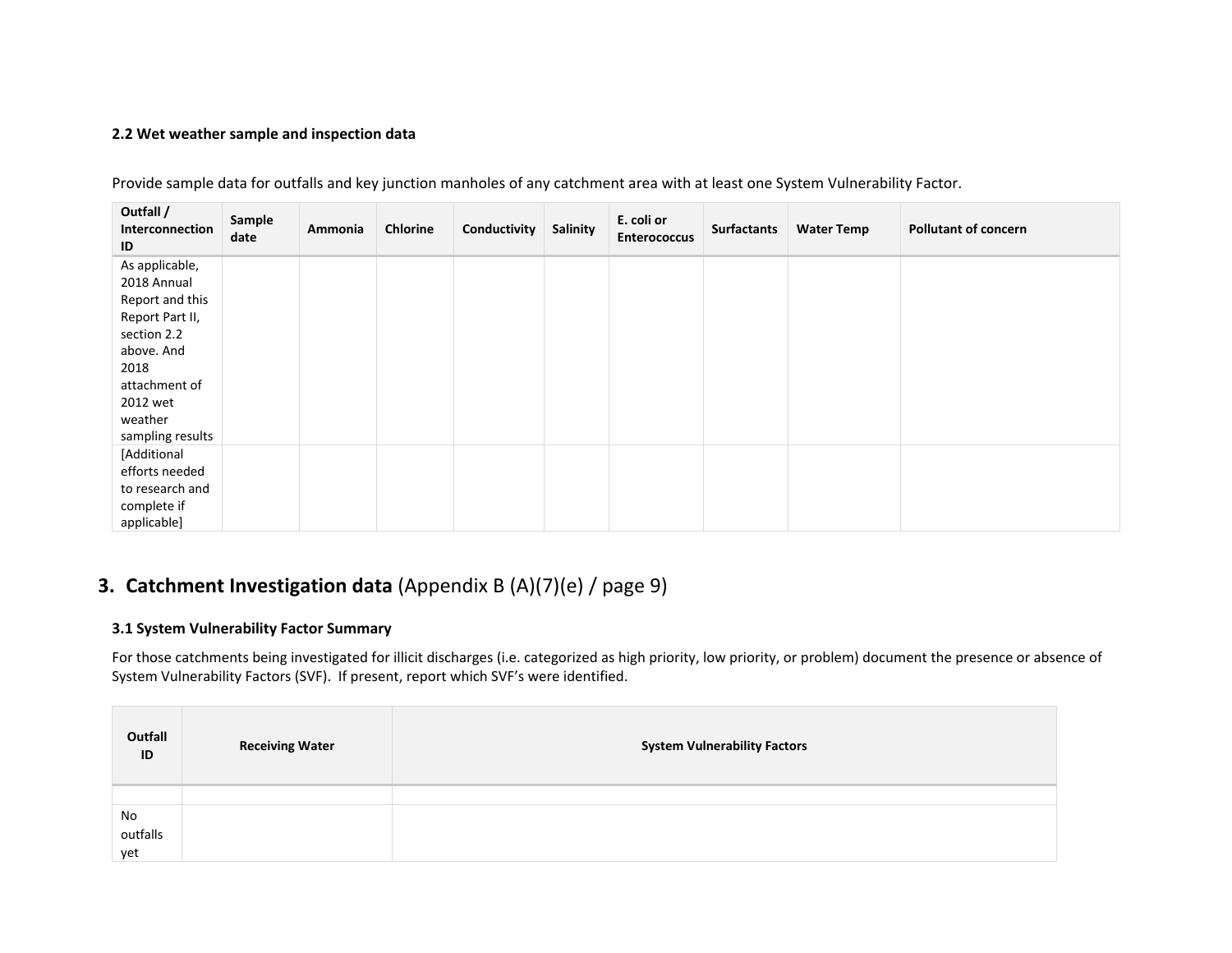| determin<br>ed to be<br>investiga<br>ted for<br>illicit<br>discharg |  |  |  |
|---------------------------------------------------------------------|--|--|--|
|                                                                     |  |  |  |
|                                                                     |  |  |  |
|                                                                     |  |  |  |
|                                                                     |  |  |  |
|                                                                     |  |  |  |
| es                                                                  |  |  |  |
|                                                                     |  |  |  |

Where SVFs are:

- 1. History of SSOs, including, but not limited to, those resulting from wet weather, high water table, or fat/oil/grease blockages.
- 2. Sewer pump/lift stations, siphons, or known sanitary sewer restrictions where power/equipment failures or blockages could readily result in SSOs.
- 3. Inadequate sanitary sewer level of service (LOS) resulting in regular surcharging, customer back-ups, or frequent customer complaints.
- 4. Common or twin-invert manholes serving storm and sanitary sewer alignments.
- 5. Common trench construction serving both storm and sanitary sewer alignments.
- 6. Crossings of storm and sanitary sewer alignments.
- 7. Sanitary sewer alignments known or suspected to have been constructed with an underdrain system;
- 8. Sanitary sewer infrastructure defects such as leaking service laterals, cracked, broken, or offset sanitary infrastructure, directly piped connections between storm drain and sanitary sewer infrastructure, or other vulnerability factors identified through Inflow/Infiltration Analyses, Sanitary Sewer Evaluation Surveys, or other infrastructure investigations.
- 9. Areas formerly served by combined sewer systems.
- 10. Any sanitary sewer and storm drain infrastructure greater than 40 years old in medium and densely developed areas.
- 11. Widespread code-required septic system upgrades required at property transfers (indicative of inadequate soils, water table separation, or other physical constraints of the area rather that poor owner maintenance).
- 12. History of multiple local health department or sanitarian actions addressing widespread septic system failures (indicative of inadequate soils, water table separation, or other physical constraints of the area rather that poor owner maintenance).

#### **3.2 Key junction manhole dry weather screening and sampling data**

| Key Junction<br><b>Manhole</b><br>ID      | Screening /<br>Sample date | Visual/ olfactory<br>evidence of illicit<br>discharge | Ammonia | <b>Chlorine</b> | <b>Surfactants</b> |
|-------------------------------------------|----------------------------|-------------------------------------------------------|---------|-----------------|--------------------|
| None identified/<br>not yet<br>applicable |                            |                                                       |         |                 |                    |
|                                           |                            |                                                       |         |                 |                    |

#### **3.3 Wet weather investigation outfall sampling data**

| Outfall<br>ID | Sample date | Ammonia | <b>Chlorine</b> | <b>Surfactants</b> |
|---------------|-------------|---------|-----------------|--------------------|
|---------------|-------------|---------|-----------------|--------------------|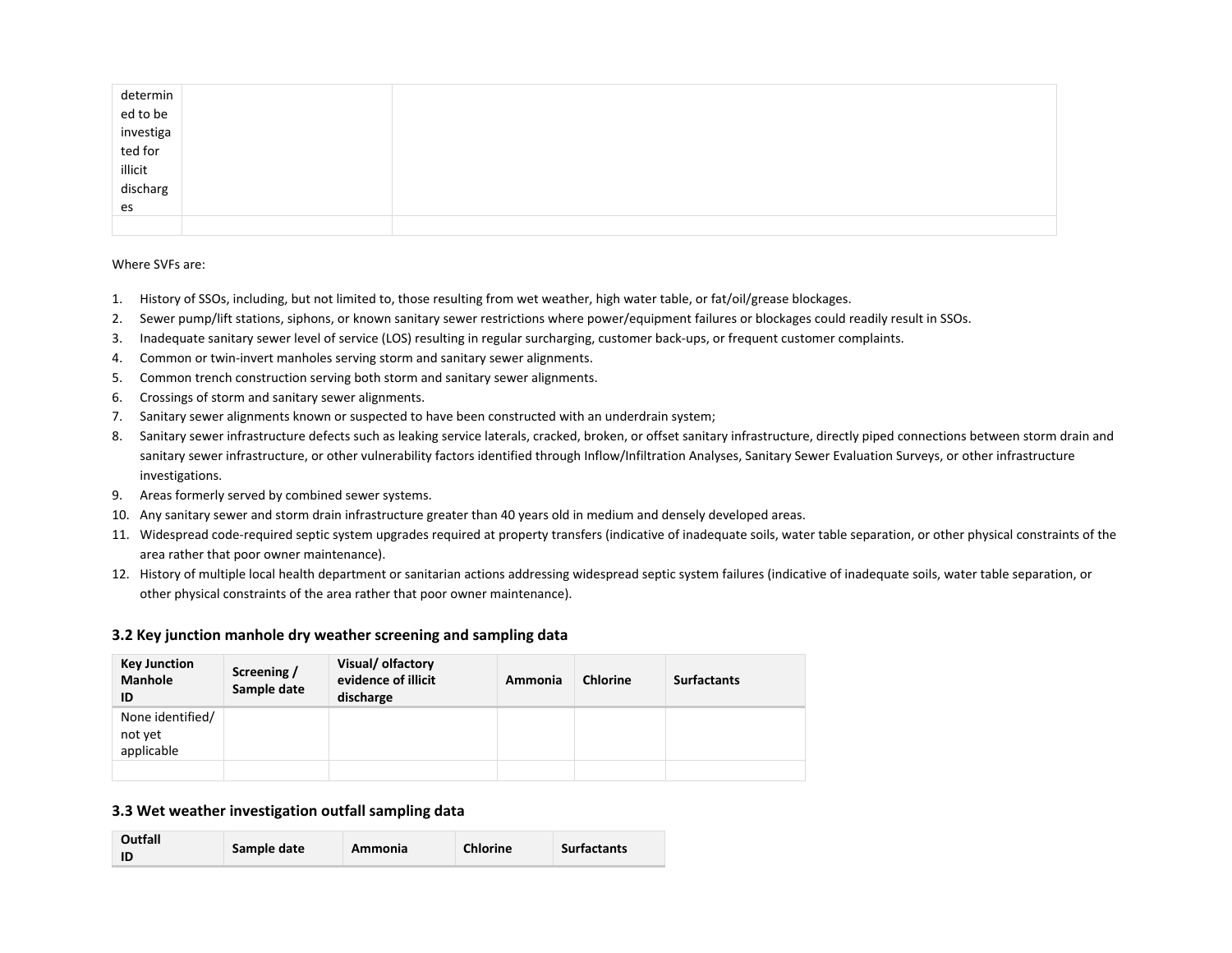| None identified/<br>not yet |  |  |
|-----------------------------|--|--|
| applicable                  |  |  |
|                             |  |  |

### **3.4 Data for each illicit discharge source confirmed through the catchment investigation procedure**

| <b>Discharge</b><br>location | <b>Source</b><br><b>location</b> | <b>Discharge description</b> | <b>Method of</b><br>discovery | Date of<br>discovery | Date of<br>elimination | Mitigation or enforcement action | <b>Estimated</b><br>volume of flow<br>removed |
|------------------------------|----------------------------------|------------------------------|-------------------------------|----------------------|------------------------|----------------------------------|-----------------------------------------------|
| None identified/<br>not yet  |                                  |                              |                               |                      |                        |                                  |                                               |
| applicable                   |                                  |                              |                               |                      |                        |                                  |                                               |